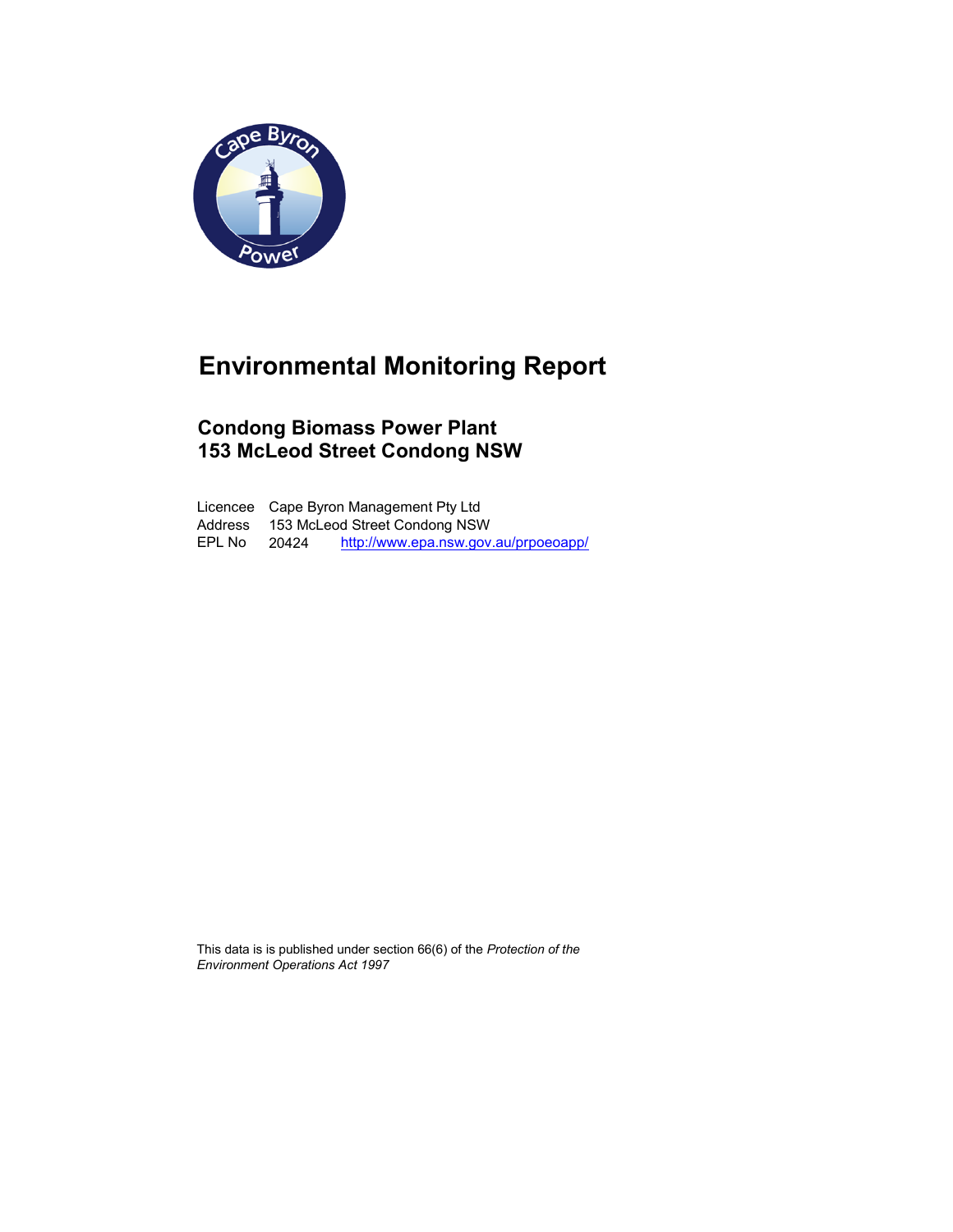Sampling Point: The Monitoring Point 1 - No 1 Boiler Stack Emissions Licencee Cape Byron Management Pty Ltd Location Condong Cogeneration Power Plant EPL No<br>
Parameters Monitored example and the see individual parameters in table<br>
See individual parameters in table Parameters Monitored see individual parameters in table<br>
Frequency & Method See individual parameters in table<br>
Annually in accordance with EPA p Frequency & Method **Annually in accordance with EPA protocols** Limits see individual parameters in table



|                                                           |                                |                      |            |            | <b>Results Table</b> |            |            |            |
|-----------------------------------------------------------|--------------------------------|----------------------|------------|------------|----------------------|------------|------------|------------|
| <b>Test Number</b>                                        |                                |                      | AE 13475   | AE 13616   | AE 13741             | AE 13900   | AE 14169   | AE 14321   |
| <b>Sampling Date</b>                                      |                                |                      | 10/02/2021 | 18/05/2021 | 16/07/2021           | 26/10/2021 | 8/02/2022  | 11/05/2022 |
| Date Received                                             |                                |                      | 2/03/2002  | 26/05/2021 | 2/08/2021            | 9/11/2021  | 23/02/2022 | 7/06/2022  |
| Date Published                                            |                                |                      | 12/03/2021 | 2/06/2021  | 13/08/2021           | 23/11/2021 | 22/04/2022 | 29/06/2022 |
| <b>Measured Parameters</b>                                | <b>Units</b>                   | <b>Concentration</b> |            |            |                      |            |            |            |
|                                                           |                                | Limit                |            |            |                      |            |            |            |
| dry $@$ STP and corrected to $7\%$ O <sub>2</sub>         |                                |                      |            |            |                      |            |            |            |
| Average stack gas temperature                             | $^{\circ} \overline{\text{C}}$ | Not Applicable       | 60.00      | 65.00      | 67.00                | 69.00      | 60.00      | 68.00      |
| Average velocity at sampling plane                        | m/s                            | Not Applicable       | 12.90      | 12.90      | 13.90                | 14.50      | 14.20      | 13.90      |
| Dry Gas Volumetric Flowrate                               | $m^3$ /sec                     | Not Applicable       | 54.85      | 55.58      | 59.45                | 59.43      | 63.43      | 59.30      |
| Dry Gas Density                                           | kg/m <sup>3</sup>              | Not Applicable       | 1.33       | 1.35       | 1.34                 | 1.35       | 1.33       | 1.33       |
| Molecular Weight of Stack Gases                           | g/g mole                       | Not Applicable       | 29.80      | 30.20      | 30.00                | 30.30      | 29.90      | 29.80      |
| Moisture content                                          | $\%$                           | Not Applicable       | 18.00      | 15.40      | 16.00                | 19.10      | 13.80      | 16.30      |
| Concentration of carbon dioxide                           | $\%$                           | Not Applicable       | 7.74       | 11.60      | 9.70                 | 12.20      | 8.67       | 7.88       |
| <b>Total Solid Particles</b>                              | mg/m <sup>3</sup>              | 100.00               | 20.20      | 56.20      | 14.10                | 17.40      | 14.10      | 17.40      |
| Sulphuric Acid Mist & Sulphur Trioxide as SO <sub>3</sub> | mg/m <sup>3</sup>              | 30.00                | 3.57       | 14.20      | 15.20                | 4.88       | 13.80      | 12.50      |
| Nitrogen Oxides (NOx)                                     | mg/m <sup>3</sup>              | 500.00               | 186.00     | 216.00     | 263.00               | 224.00     | 169.00     | 209.00     |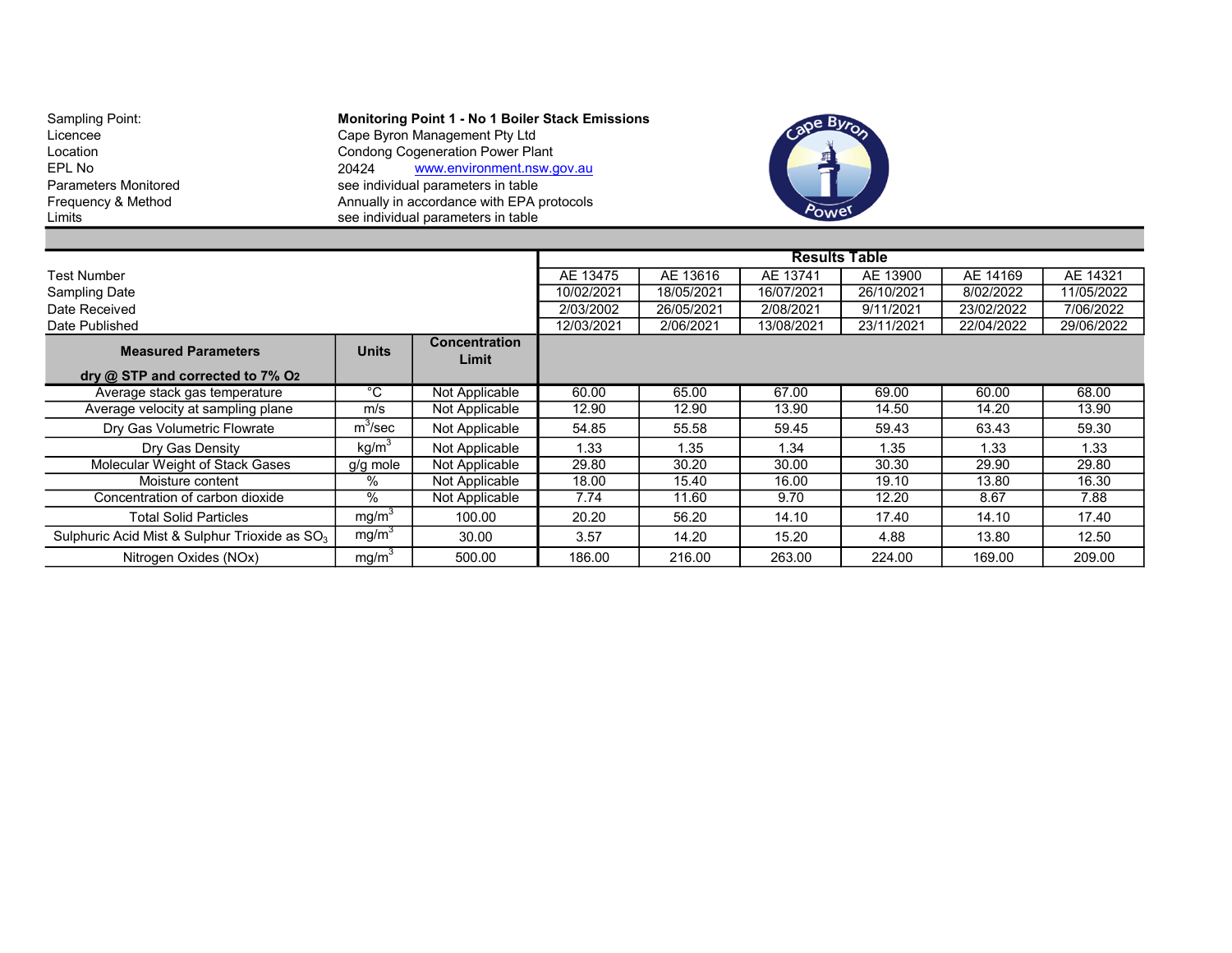EPL No 20424 Parameters Monitored Particulates - Deposited Matter Monitoring Frequency Limits Not Applicable Comments Laboratory Analysis

Sampling Point: Monitoring Point 2 - Ambient Air Monitoring Fuel Stockpile Licencee Cape Byron Management Pty Ltd Location Condong Cogeneration Power Plant



Continous with sample results extrapolated from sample period of  $30 \pm 2$  days

| Date Sample Collected | <b>Date Received</b> | Date Published | <b>Results</b><br>$(g/m^2/m$ onth) | <b>Notes</b>                                                   |
|-----------------------|----------------------|----------------|------------------------------------|----------------------------------------------------------------|
| 06-Jan-21             | 25-Jan-21            | 29-Jan-21      | 0.78                               | 35 day sample. Bottles stuck in transit<br>$(0.67q/m2/m$ onth) |
| 05-Feb-21             | 12-Feb-21            | 26-Feb-21      | 0.77                               |                                                                |
| 04-Mar-21             | 12-Mar-21            | 08-Apr-21      | 3.51                               |                                                                |
| 06-Apr-21             | 16-Apr-21            | 22-Apr-21      | 1.06                               |                                                                |
| 04-May-21             | 18-May-21            | 20-May-21      | 2.16                               |                                                                |
| 04-Jun-21             | 18-Jun-21            | 02-Jul-21      | 1.83                               |                                                                |
| 05-Jul-21             | 09-Jul-21            | 16-Jul-21      | 6.97                               | Fine org. matter, brown                                        |
| 03-Aug-21             | 11-Aug-21            | 13-Aug-21      | 1.43                               | Fine org. matter                                               |
| 06-Sep-21             | 10-Sep-21            | 23-Sep-21      | 3.56                               | Fine org. matter                                               |
| 05-Oct-21             | 14-Oct-21            | 22-Oct-21      | 3.31                               | Fine org. matter                                               |
| 03-Nov-21             | 05-Nov-21            | 15-Dec-21      | 0.50                               |                                                                |
| 06-Dec-21             | 15-Dec-21            | 15-Dec-21      | 2.07                               |                                                                |
| 04-Jan-22             | 21-Jan-22            | 28-Jan-22      | 7.79                               |                                                                |
| 01-Feb-22             | <b>NA</b>            | 22-Apr-22      | <b>NA</b>                          | Flood damage to plant operations                               |
|                       |                      |                |                                    | Bottles flood damaged and not serviceable, new                 |
| 01-Mar-22             | <b>NA</b>            | 22-Apr-22      | <b>NA</b>                          | bottles set 08/04/2022, plant not operational                  |
| 05-May-22             | 09-May-22            | 18-May-22      | 4.52                               | Fine org. matter                                               |
| 06-Jun-22             | 17-Jun-22            | 29-Jun-22      | 0.56                               | Organic matter                                                 |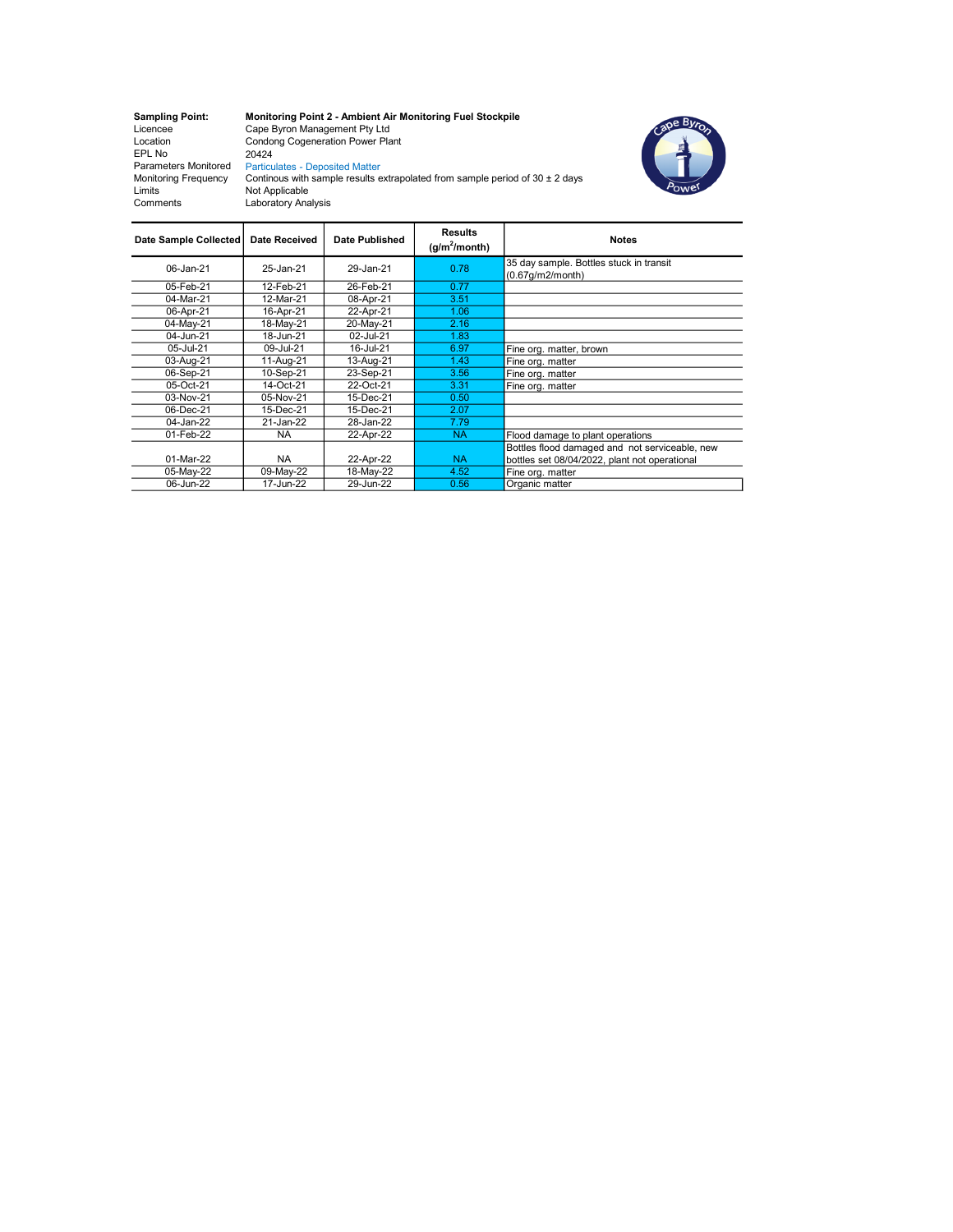Sampling Point: Monitoring Point 2 - Ambient Air Monitoring Fuel Stockpile<br>
Licencee Cape Byron Management Pty Ltd<br>
Location Condong Cogeneration Power Plant<br>
EPL No 20424<br>
Parameters Monitored PM10<br>
Monitoring Frequency O



| Date Sample<br>Collected | Date Received          | Date Published            | Results (ug/m <sup>3</sup> ) | <b>Notes</b>                                                                                 |
|--------------------------|------------------------|---------------------------|------------------------------|----------------------------------------------------------------------------------------------|
| 04-Jun-21                | 05-Aug-21              | 13-Aug-21                 | 13.7                         |                                                                                              |
| 10-Jun-21                | 05-Aug-21              | $13 - Aug-21$             | 11.3                         |                                                                                              |
| 16-Jun-21                | 05-Aug-21              | 13-Aug-21                 | 8.5                          |                                                                                              |
| 22-Jun-21                | 05-Aug-21              | 13-Aug-21                 | 22.4                         |                                                                                              |
| 28-Jun-21                | 05-Aug-21              | 13-Aug-21                 | 46.9                         |                                                                                              |
| 04-Jul-21                | 05-Aug-21              | 13-Aug-21                 | 2.5                          |                                                                                              |
| 10-Jul-21                | 05-Aug-21              | 13-Aug-21                 | 6.9                          |                                                                                              |
| 16-Jul-21                | 05-Aug-21              | 13-Aug-21                 | 15.5                         |                                                                                              |
| 22-Jul-21                | 05-Aug-21              | 13-Aug-21                 | 15.5                         |                                                                                              |
| 28-Jul-21                | 16-Sep-21              | 23-Sep-21                 | 18.2                         |                                                                                              |
| 03-Aug-21                | 16-Sep-21              | 23-Sep-21                 | 35.6                         |                                                                                              |
| 09-Aug-21                | 16-Sep-21              | 23-Sep-21                 | 13.2                         |                                                                                              |
| 15-Aug-21                | 16-Sep-21              | 23-Sep-21                 | 7.3                          |                                                                                              |
| 21-Aug-21                | 16-Sep-21              | 23-Sep-21                 | 17.2                         |                                                                                              |
| 27-Aug-21                | 16-Sep-21              | 23-Sep-21                 | 30.6                         |                                                                                              |
| 02-Sep-21                | 16-Sep-21              | 23-Sep-21                 | 11.4                         |                                                                                              |
| 08-Sep-21                | 20-Oct-21              | 22-Oct-21                 | 45.6                         |                                                                                              |
| 14-Sep-21                | 20-Oct-21              | 22-Oct-21                 | 45.6                         | This filter went two cycles                                                                  |
| 20-Sep-21                | 20-Oct-21              | 22-Oct-21                 | 21.2                         |                                                                                              |
| 26-Sep-21                | 20-Oct-21              | 22-Oct-21                 | 26.8                         |                                                                                              |
| 02-Oct-21                | 20-Oct-21              | 22-Oct-21                 | 8.3                          |                                                                                              |
| 08-Oct-21                | 15-Dec-21              | 22-Dec-21                 | 45.6                         |                                                                                              |
| 14-Oct-21                | 15-Dec-21              | 22-Dec-21                 | 4.6                          |                                                                                              |
| 20-Oct-21                | 15-Dec-21              | 22-Dec-21                 | 20.6                         |                                                                                              |
| 26-Oct-21                | 15-Dec-21              | 22-Dec-21                 | 21.2                         |                                                                                              |
| $\overline{01}$ -Nov-21  | 15-Dec-21              | 22-Dec-21                 | 7.0                          |                                                                                              |
| 07-Nov-21                | 15-Dec-21              | 22-Dec-21                 | 7.4                          |                                                                                              |
| 13-Nov-21                | 15-Dec-21              | $22$ -Dec-21              | 32.5                         |                                                                                              |
| 19-Nov-21                | 15-Dec-21              | 22-Dec-21                 | 14.0                         |                                                                                              |
| 25-Nov-21<br>01-Dec-21   | 15-Dec-21<br>15-Dec-21 | 22-Dec-21<br>22-Dec-21    | 1.5<br>4.4                   |                                                                                              |
| 07-Dec-21                | 21-Jan-22              | 28-Jan-22                 | 15.1                         |                                                                                              |
| 13-Dec-21                | $21$ -Jan-22           | 28-Jan-22                 | 42.6                         |                                                                                              |
| 19-Dec-21                | 21-Jan-22              | 28-Jan-22                 | 9.4                          |                                                                                              |
| 25-Dec-21                | 21-Jan-22              | 28-Jan-22                 | 9.4                          |                                                                                              |
| 31-Dec-21                | 21-Jan-22              | 28-Jan-22                 | 12.2                         |                                                                                              |
| 06-Jan-22                | 21-Jan-22              | 28-Jan-22                 | 11.2                         |                                                                                              |
| 12-Jan-22                | NR.                    | 22-Apr-22                 | <b>NR</b>                    | 28 Feb - PM10 sampler flood damaged no data                                                  |
| 18-Jan-22                | <b>NR</b>              | 22-Apr-22                 | <b>NR</b>                    | Flood damage to plant operations                                                             |
| 24-Jan-22                | <b>NR</b>              | 22-Apr-22                 | <b>NR</b>                    | Flood damage to plant operations                                                             |
| 30-Jan-22                | <b>NR</b>              | 22-Apr-22                 | <b>NR</b>                    | Flood damage to plant operations                                                             |
| 05-Feb-22                | <b>NR</b>              | 22-Apr-22                 | <b>NR</b>                    | Flood damage to plant operations                                                             |
| 11-Feb-22                | <b>NR</b>              | 22-Apr-22                 | <b>NR</b>                    | Flood damage to plant operations                                                             |
| 17-Feb-22                | <b>NR</b>              | 22-Apr-22                 | <b>NR</b>                    | Flood damage to plant operations                                                             |
| 23-Feb-22                | <b>NR</b>              | 22-Apr-22                 | <b>NR</b>                    | Flood damage to plant operations                                                             |
| 01-Mar-22                | <b>NR</b>              | 22-Apr-22                 | <b>NR</b>                    | Flood damage to plant operations                                                             |
| 07-Mar-22                | <b>NR</b>              | 22-Apr-22                 | <b>NR</b>                    | Flood damage to plant operations                                                             |
| 13-Mar-22                | <b>NR</b>              | 22-Apr-22                 | <b>NR</b>                    | Flood damage to plant operations                                                             |
| 19-Mar-22                | <b>NR</b>              | 22-Apr-22                 | <b>NR</b>                    | Flood damage to plant operations                                                             |
| 25-Mar-22                | <b>NR</b>              | 22-Apr-22                 | <b>NR</b>                    | PM10 sampler flood damaged new unit on order                                                 |
| 31-Mar-22                | <b>NR</b>              | 22-Apr-22                 | <b>NR</b>                    | PM10 sampler flood damaged new unit on order                                                 |
| 06-Apr-22                | <b>NR</b>              | 22-Apr-22                 | <b>NR</b>                    | PM10 sampler flood damaged new unit on order                                                 |
| 12-Apr-22                | <b>NR</b>              | 22-Apr-22                 | <b>NR</b>                    | PM10 sampler flood damaged new unit on order                                                 |
| 18-Apr-22                | <b>NR</b>              | 06-May-22                 | <b>NR</b>                    | PM10 sampler flood damaged new unit on order                                                 |
| 24-Apr-22                | <b>NR</b>              | 06-May-22                 | <b>NR</b>                    | PM10 sampler flood damaged new unit on order                                                 |
| 30-Apr-22                | <b>NR</b>              | 06-May-22                 | <b>NR</b>                    | PM10 sampler flood damaged new unit on order                                                 |
| 06-May-22                | <b>NR</b>              | 06-May-22                 | <b>NR</b>                    | PM10 sampler flood damaged new unit on order                                                 |
| 12-May-22                | <b>NR</b>              | 18-May-22                 | <b>NR</b>                    | PM10 sampler flood damaged new unit on order                                                 |
| 18-May-22                | <b>NR</b>              | 18-May-22                 | <b>NR</b>                    | PM10 sampler flood damaged new unit on order                                                 |
| 24-May-22                | <b>NR</b>              | 31-May-22                 | <b>NR</b>                    | PM10 sampler flood damaged new unit on order                                                 |
| 30-May-22                | <b>NR</b>              | 31-May-22<br>$01$ -Jun-22 | <b>NR</b>                    | PM10 sampler flood damaged new unit on order                                                 |
| 05-Jun-22                | <b>NR</b>              |                           | <b>NR</b>                    | PM10 sampler flood damaged new unit on order                                                 |
| 11-Jun-22<br>17-Jun-22   | <b>NR</b><br>NR        | 02-Jun-22<br>03-Jun-22    | <b>NR</b><br><b>NR</b>       | PM10 sampler flood damaged new unit on order<br>PM10 sampler flood damaged new unit on order |
| 23-Jun-22                | <b>NR</b>              | 04-Jun-22                 | <b>NR</b>                    | PM10 sampler flood damaged new unit on order                                                 |
| 29-Jun-22                | <b>NR</b>              | 05-Jun-22                 | <b>NR</b>                    | PM10 sampler flood damaged new unit on order                                                 |
|                          |                        |                           |                              |                                                                                              |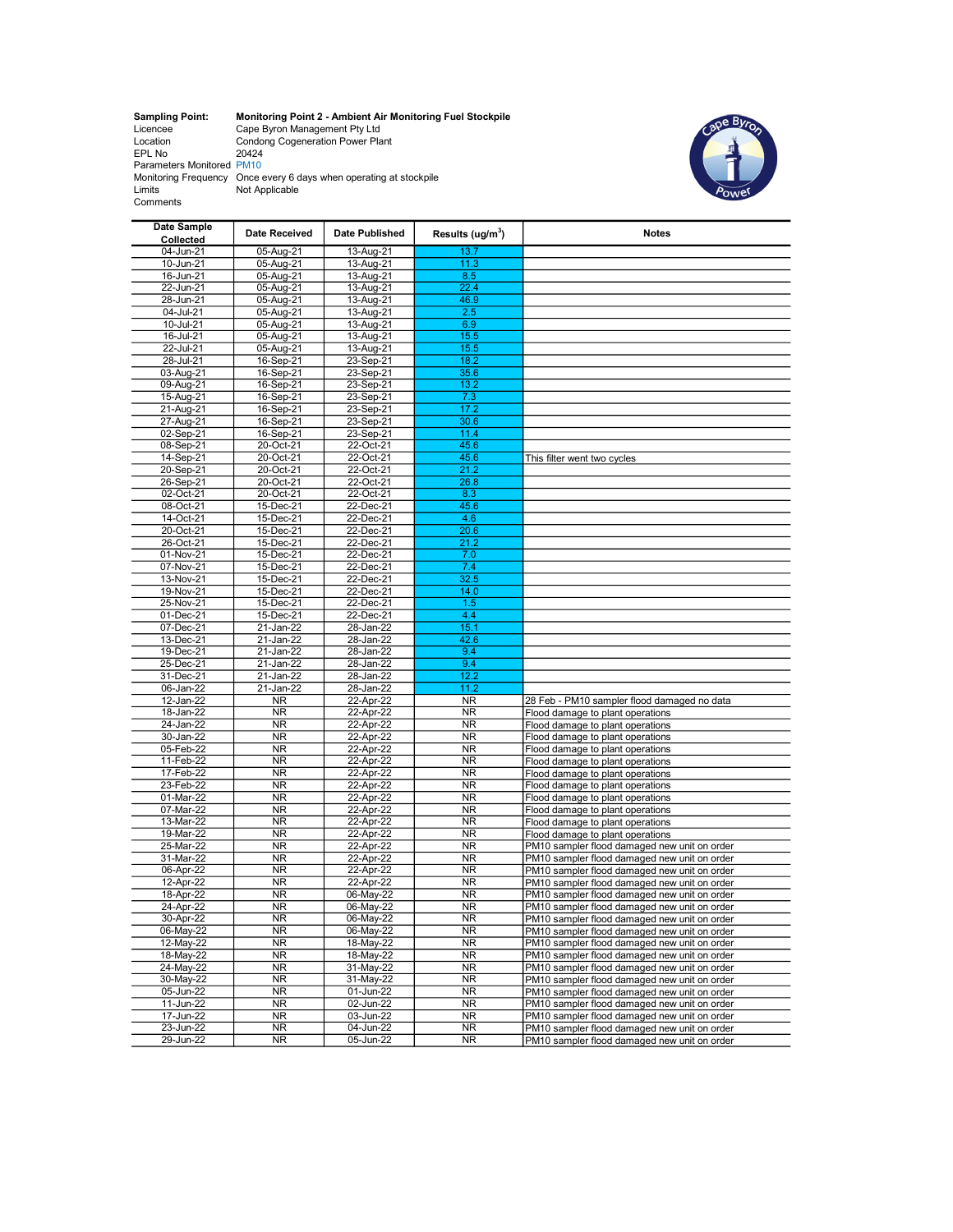## Sampling Point: Monitoring Point 4 - Ambient Air Monitoring North of Bowling Club Licencee Cape Byron Management Pty Ltd Location Condong Cogeneration Power Plant





EPL No<br>Parameters Monitored Particulates - Deposited Matter<br>Monitoring Frequency Continous with sample results extrapolated from sample period of 30 ± 2 days

| Comments                 | Laboratory Analysis |                |                                    |                                                                             |
|--------------------------|---------------------|----------------|------------------------------------|-----------------------------------------------------------------------------|
| Date Sample<br>Collected | Date Received       | Date Published | <b>Results</b><br>$(g/m^2/m$ onth) | <b>Notes</b>                                                                |
| 06-Jan-21                | 25-Jan-21           | 29-Jan-21      | 1.59                               | 35 day sample. Bottles stuck in transit<br>(1.36g/m2/month)                 |
| 05-Feb-21                | 12-Feb-21           | 26-Feb-21      | 0.32                               |                                                                             |
| 04-Mar-21                | 12-Feb-21           | 08-Apr-21      | 1.65                               |                                                                             |
| 06-Apr-21                |                     | 22-Apr-21      | N/A                                | Sample was void                                                             |
| 04-May-21                | 18-May-21           | 20-May-21      | 1.50                               |                                                                             |
| 04-Jun-21                | 18-Jun-21           | 02-Jul-21      | 0.60                               |                                                                             |
| 05-Jul-21                | 09-Jul-21           | 16-Jul-21      | 1.33                               | Fine org. matter                                                            |
| 03-Aug-21                | 11-Aug-21           | 13-Aug-21      | 1.15                               | Fine org. matter                                                            |
| 06-Sep-21                | 10-Sep-21           | 23-Sep-21      | 1.94                               | Large org. matter, cloudy                                                   |
| 05-Oct-21                | 14-Oct-21           | 22-Oct-21      | 3.31                               | ants, fine org. matter                                                      |
| 03-Nov-21                | 05-Nov-21           | 23-Nov-21      | 0.50                               | Leaf, fine org. matter                                                      |
| 06-Dec-21                | 15-Dec-21           | 15-Dec-21      | 0.56                               | Spider, large org. matter                                                   |
| 04-Jan-22                | 21-Jan-22           | 28-Jan-22      | 3.42                               | Fine org. matter                                                            |
| 01-Feb-22                | <b>NA</b>           | 22-Apr-22      | <b>NA</b>                          | Flood damage to plant operations                                            |
| 01-Mar-22                | <b>NA</b>           | 22-Apr-22      | <b>NA</b>                          | Bottles flood damaged and not<br>serviceable, new bottles set<br>08/04/2022 |
| 05-May-22                | 09-May-22           | 18-May-22      | 1.06                               | Fine org. matter                                                            |
| 06-Jun-22                | 17-Jun-22           | 29-Jun-22      | 0.88                               | Organic matter                                                              |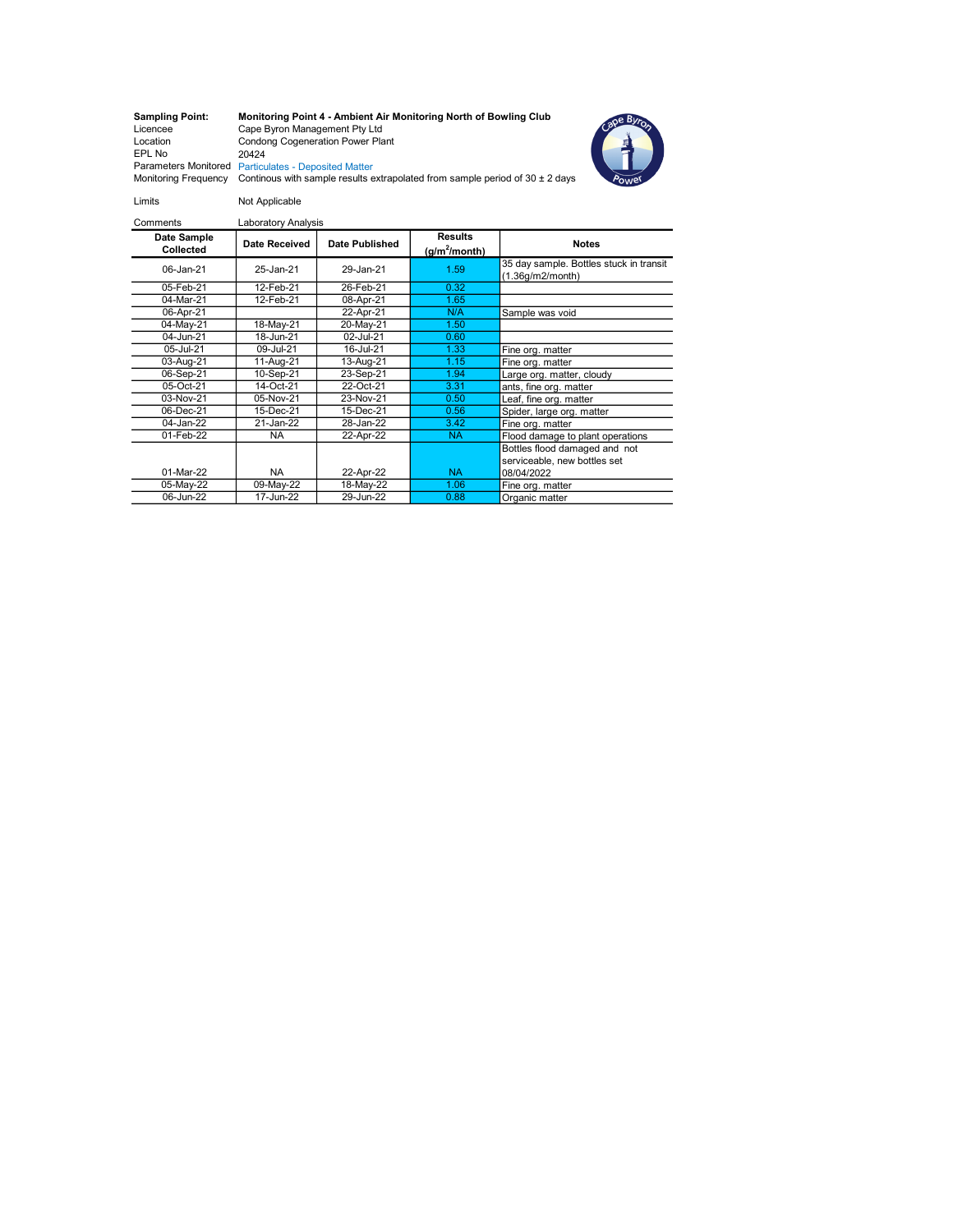# Sampling Point: Monitoring Point 5 - Ambient Air Monitoring South of Mill Licencee Cape Byron Management Pty Ltd Location Condong Cogeneration Power Plant EPL No 20424



Parameters Monitored Particulates - Deposited Matter<br>Monitoring Frequency Continuous with sample results extrapolated from sample period of 30 ± 2 days

Limits Not Applicable

| Comments                 | Laboratory Analysis |                |                                    |                                                                          |
|--------------------------|---------------------|----------------|------------------------------------|--------------------------------------------------------------------------|
| Date Sample<br>Collected | Date Received       | Date Published | <b>Results</b><br>$(g/m^2/m$ onth) | <b>Notes</b>                                                             |
| 06-Jan-21                | 25-Jan-21           | 29-Jan-21      | 2.73                               | 35 day sample. Bottles stuck in transit<br>(2.34g/m2/month)              |
| 05-Feb-21                | 12-Feb-21           | 26-Feb-21      | 0.83                               |                                                                          |
| 04-Mar-21                | 12-Mar-21           | 08-Apr-21      | 2.53                               | Ants                                                                     |
| 06-Apr-21                | 16-Apr-21           | 22-Apr-21      | 4.30                               |                                                                          |
| 04-May-21                | 18-May-21           | 20-May-21      | 1.94                               |                                                                          |
| 04-Jun-21                | 18-Jun-21           | 02-Jul-21      | 1.88                               |                                                                          |
| 05-Jul-21                | 09-Jul-21           | 16-Jul-21      | 2.72                               | Fine org. matter                                                         |
| 03-Aug-21                | 11-Aug-21           | 13-Aug-21      | 3.25                               | Fine org. matter, cloudy                                                 |
| 06-Sep-21                | 10-Sep-21           | 23-Sep-21      | 3.43                               | Large org. matter, cloudy                                                |
| 05-Oct-21                | 14-Oct-21           | 22-Oct-21      | 6.57                               | Fine org. matter, cloudy                                                 |
| 03-Nov-21                | 05-Nov-21           | 23-Nov-21      | 2.29                               | Fine org. matter                                                         |
| 06-Dec-21                | 15-Dec-21           | 15-Dec-21      | 6.12                               | Dirt, fine org. matter                                                   |
| 04-Jan-22                | 21-Jan-22           | 28-Jan-22      | 5.07                               | Fine org. matter                                                         |
| <b>NA</b>                | 01-Feb-22           | 22-Apr-22      | <b>NA</b>                          | Flood damage to plant operations                                         |
| <b>NA</b>                | 01-Mar-22           | 22-Apr-22      | <b>NA</b>                          | Bottles flood damaged and not<br>serviceable, new bottles set 08/04/2021 |
| 05-May-22                | 09-May-22           | 18-May-22      | 0.92                               | Fine org. matter                                                         |
| 06-Jun-22                | 17-Jun-22           | 29-Jun-22      | 1.61                               | Organic matter & algae                                                   |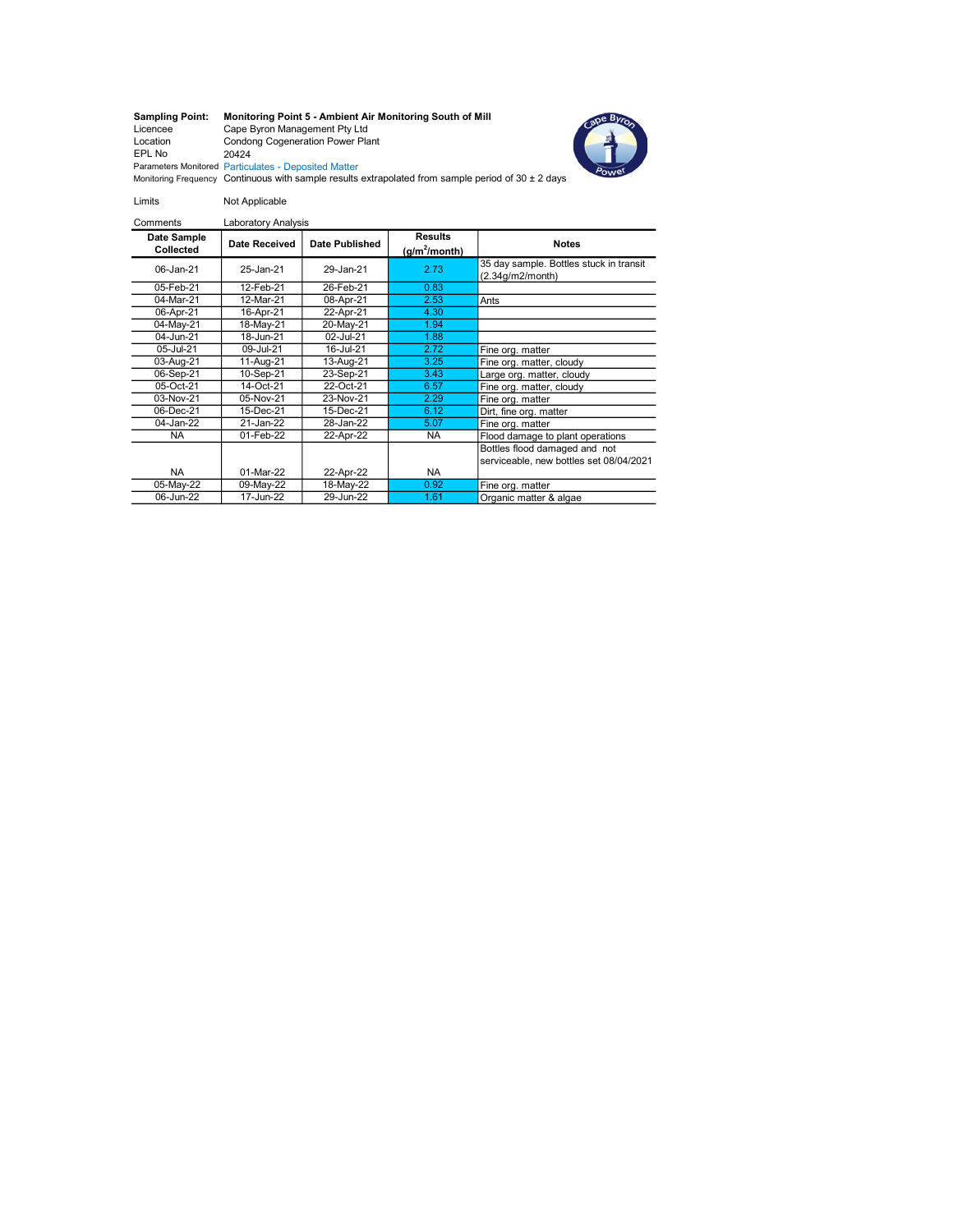| <b>Sampling Point:</b>       | Monitoring Point 6 - O <sub>2</sub> Boiler Prior to Primary Air Heater |
|------------------------------|------------------------------------------------------------------------|
| Licencee                     | Cape Byron Management Pty Ltd                                          |
| Location                     | <b>Condona Cogeneration Power Plant</b>                                |
| FPL No                       | 20424                                                                  |
| Parameter/s Monitored Oxygen |                                                                        |
|                              | Frequency & Method Continuous Online Sampling                          |
| Limit                        | No Limits Prescribed                                                   |
| Commonto                     | The results in the table provide a cumman of the minimum movi          |



The results in the table provide a summary of the minimum, maximum and mean daily values for the period indicated<br>Comments The results in the table provide a summary of the minimum, maximum and mean daily values for the pe

| <b>MONITORING PERIOD</b>   |                            |                        |                | Oxygen (%)         |                   |                                                                               |
|----------------------------|----------------------------|------------------------|----------------|--------------------|-------------------|-------------------------------------------------------------------------------|
|                            |                            |                        | <b>Minimum</b> | <b>Maximum</b>     |                   |                                                                               |
| <b>Date Start</b>          | Date Finish                | Date<br>Published      | Value          | Value              | <b>Mean Value</b> | <b>Notes</b>                                                                  |
| 28-Dec-20                  | 3-Jan-21                   | 6-Jan-21               | n/a            | n/a                | n/a               | <b>Boiler Offline</b>                                                         |
| 4-Jan-21                   | 10-Jan-21                  | 20-Jan-21              | n/a<br>2.95    | n/a<br>19.69       | n/a<br>10.07      | <b>Boiler Offline</b>                                                         |
| 11-Jan-21<br>18-Jan-21     | $17 - Jan-21$<br>24-Jan-21 | 20-Jan-21<br>29-Jan-21 | 4.77           | 20.35              | 8.42              | Boiler Online 11/01/21                                                        |
| 25-Jan-21                  | 31-Jan-21                  | 10-Feb-21              | 4.81           | 20.56              | 10.61             |                                                                               |
| 1-Feb-21                   | 7-Feb-21                   | 10-Feb-21              | 4.98           | 20.57              | 10.79             |                                                                               |
| 8-Feb-21                   | 14-Feb-21                  | 26-Feb-21              | $-0.01$        | 20.61              | 9.57              |                                                                               |
| 15-Feb-21                  | 21-Feb-21                  | 26-Feb-21              | 4.66           | 16.39              | 8.60              |                                                                               |
| 22-Feb-21                  | 28-Feb-21                  | $12-Mar-21$            | 4.75           | 20.53              | 9.68              |                                                                               |
| 1-Mar-21                   | 7-Mar-21                   | 12-Mar-21              | 4.82           | 20.58              | 11.83             |                                                                               |
| 8-Mar-21                   | 14-Mar-21                  | 8-Apr-21               | 4.19           | 20.43              | 9.37<br>12.79     |                                                                               |
| 15-Mar-21                  | 21-Mar-21                  | 8-Apr-21               | 4.58           | 20.15              |                   |                                                                               |
| 22-Mar-21<br>29-Mar-21     | 28-Mar-21                  | 8-Apr-21               | 5.05<br>6.61   | 20.48<br>20.37     | 14.98<br>17.84    | Offline 26/03/21                                                              |
| 5-Apr-21                   | 4-Apr-21<br>11-Apr-21      | 8-Apr-21<br>22-Apr-21  | N/A            | N/A                | N/A               | Online 29/03/21 and 30/03/21<br>Boiler offline                                |
| 12-Apr-21                  | 18-Apr-21                  | 22-Apr-21              | N/A            | N/A                | N/A               | <b>Boiler offline</b>                                                         |
| 19-Apr-21                  | 25-Apr-21                  | 6-May-21               | N/A            | N/A                | N/A               | <b>Boiler offline</b>                                                         |
| 26-Apr-21                  | 2-May-21                   | 6-May-21               | 3.74           | 19.77              | 11.16             |                                                                               |
| 3-May-21                   | 9-May-21                   | 20-May-21              | 4.09           | 20.13              | 9.60              |                                                                               |
| 10-May-21                  | 16-May-21                  | 20-May-21              | 4.20           | 19.80              | 14.30             |                                                                               |
| 17-May-21                  | 23-May-21                  | 2-Jun-21               | 2.56           | 16.57              | 7.67              |                                                                               |
| 24-May-21                  | 30-May-21                  | $2$ -Jun-21            | 3.04           | 20.62              | 11.72             |                                                                               |
| 31-May-21<br>7-Jun-21      | 6-Jun-21<br>13-Jun-21      | 17-Jun-21<br>17-Jun-21 | 3.61<br>3.08   | 20.64<br>20.63     | 12.93<br>12.65    |                                                                               |
| 14-Jun-21                  | $20 - Jun - 21$            | $2 -$ Jul- $21$        | 3.45           | 20.55              | 11.31             |                                                                               |
| 21-Jun-21                  | 27-Jun-21                  | 2-Jul-21               | 0.51           | 12.46              | 4.49              |                                                                               |
| 28-Jun-21                  | $4-Jul-21$                 | 16-Jul-21              | 1.58           | 20.78              | 10.83             |                                                                               |
| $5 -$ Jul-21               | $11 -$ Jul-21              | $16 -$ Jul-21          | 1.56           | 20.36              | 10.87             |                                                                               |
| $12 -$ Jul-21              | 18-Jul-21                  | $30 -$ Jul-21          | 0.34           | 19.81              | 5.22              |                                                                               |
| 19-Jul-21                  | 25-Jul-21                  | 30-Jul-21              | 0.09           | 20.54              | 4.85              |                                                                               |
| 26-Jul-21                  | 1-Aug-21                   | 13-Aug-21              | 0.89           | 10.89              | 4.60              |                                                                               |
| 2-Aug-21                   | 8-Aug-21                   | 13-Aug-21              | 0.88           | 12.93              | 4.85              |                                                                               |
| 9-Aug-21                   | 15-Aug-21                  | 26-Aug-21              | 0.59           | 20.36              | 9.80              |                                                                               |
| 16-Aug-21<br>23-Aug-21     | 22-Aug-21<br>29-Aug-21     | 26-Aug-21<br>9-Sep-21  | 0.34<br>0.09   | 20.54<br>20.55     | 4.71<br>5.39      |                                                                               |
| 30-Aug-21                  | 5-Sep-21                   | 9-Sep-21               | 0.01           | 12.51              | 5.92              |                                                                               |
| $6-Sep-21$                 | 12-Sep-21                  | 23-Sep-21              | 0.01           | $\overline{20.37}$ | 5.90              |                                                                               |
| 13-Sep-21                  | 19-Sep-21                  | 23-Sep-21              | 0.01           | 13.77              | 4.21              |                                                                               |
| 20-Sep-21                  | 26-Sep-21                  | 8-Oct-21               | 0.08           | 12.70              | 4.33              |                                                                               |
| 27-Sep-21                  | 3-Oct-21                   | 8-Oct-21               | 0.08           | 20.66              | 6.57              |                                                                               |
| 4-Oct-21                   | 10-Oct-21                  | 22-Oct-21              | 0.01           | 11.26              | 4.61              |                                                                               |
| 11-Oct-21                  | 17-Oct-21                  | 22-Oct-21              | 122            | 20.74              | 11.02             |                                                                               |
| 18-Oct-21                  | 24-Oct-21                  | 5-Nov-21<br>$5-Nov-21$ | 0.01<br>0.40   | 12.71              | 4.61              |                                                                               |
| 25-Oct-21<br>1-Nov-21      | 31-Oct-21<br>7-Nov-21      | 23-Nov-21              | 0.14           | 12.39<br>13.48     | 4.18<br>4.26      |                                                                               |
| 8-Nov-21                   | 14-Nov-21                  | 23-Nov-21              | 0.49           | 20.66              | 6.23              |                                                                               |
| 15-Nov-21                  | 21-Nov-21                  | 15-Dec-21              | 0.01           | 15.48              | 4.16              |                                                                               |
| 22-Nov-21                  | 28-Nov-21                  | 15-Dec-21              | 1.19           | 20.46              | 9.20              |                                                                               |
| 29-Nov-21                  | 5-Dec-21                   | 15-Dec-21              | 2.91           | 20.31              | 17.78             |                                                                               |
| $6-Dec-21$                 | 12-Dec-21                  | 15-Dec-21              | 3.91           | 20.42              | 13.06             | Boiler Shutdown 11/12/21                                                      |
| 13-Dec-21                  | 19-Dec-21                  | 22-Dec-21              | N/A            | N/A                | N/A               | <b>Boiler offline</b>                                                         |
| 20-Dec-21                  | 26-Dec-21                  | 14-Jan-22              | 4.47           | 20.12              | 17.07             | Boiler offline 23/12/21 to 26/12/21                                           |
| 27-Dec-21                  | $2 - Jan-22$               | $14 - Jan-22$          | N/A            | N/A                | N/A               | Boiler offline                                                                |
| 3-Jan-22                   | 9-Jan-22                   | 14-Jan-22              | 4.01<br>3.60   | 19.65              | 18.67<br>15.94    | Online 9/01                                                                   |
| $10 - Jan-22$<br>17-Jan-22 | 16-Jan-22<br>23-Jan-22     | 28-Jan-22<br>28-Jan-22 | $-0.01$        | 20.30<br>19.69     | 19.54             | Boiler Offline 12/1/22 - 16/1/22<br>Online 21/1/22                            |
| 24-Jan-22                  | 30-Jan-22                  | 11-Feb-22              | $-1.00$        | 20.39              | 7.53              | Boiler Offline 24/1/22, 26/1/22 and 30/1/22                                   |
| 31-Jan-22                  | $6$ -Feb-22                | 11-Feb-22              | 2.92           | 20.14              | 16.44             |                                                                               |
| 7-Feb-22                   | 13-Feb-22                  | 25-Feb-22              | 3.56           | 20.54              | 12.46             | Boiler Offline 1/2/22, 3/2/22 - 6/2/22<br>Boiler offline 1/2/22, 12/2/22      |
|                            |                            |                        |                |                    |                   | Boiler offline 14/2/22, 15/2/22, 16/2/22, 19/2/22,                            |
| 14-Feb-22                  | 20-Feb-22                  | 25-Feb-22              | 1.97           | 20.28              | 13.45             | 20/2/22                                                                       |
| 21-Feb-22                  | 27-Feb-22                  | 22-Apr-22              | 2.68           | 19.87              | 13.17             | Boiler off line 24/2/22 - 28/2/22                                             |
| 28-Feb-22                  | 6-Mar-22                   | 22-Apr-22              | <b>NA</b>      | <b>NA</b>          | <b>NA</b>         | Flood damage to plant operations                                              |
|                            |                            |                        |                |                    |                   | Boiler off line 28/2/22 - 10/2/22                                             |
| 7-Mar-22                   | 13-Mar-22                  | 22-Apr-22              | <b>NA</b>      | <b>NA</b>          | <b>NA</b>         | Boiler off line 28/3/22 - 10/3/22 No data due to no                           |
|                            |                            |                        |                |                    |                   | power from flood                                                              |
| 14-Mar-22                  | 20-Mar-22                  | 22-Apr-22              | <b>NA</b>      | <b>NA</b>          | <b>NA</b>         | Flood damage to plant operations<br>Boiler offline flood and annual shut down |
| 21-Mar-22                  | 27-Mar-22                  | 22-Apr-22              | <b>NA</b>      | <b>NA</b>          | <b>NA</b>         | Boiler offline 21/3/22 - 27/3/22                                              |
| 28-Mar-22                  | 3-Apr-22                   | 22-Apr-22              | <b>NA</b>      | <b>NA</b>          | <b>NA</b>         | Boiler offline 28/2/22 - 03/3/22                                              |
| 4-Apr-22                   | 10-Apr-22                  | 22-Apr-22              | <b>NA</b>      | <b>NA</b>          | <b>NA</b>         | Boiler offline - 04/03/22 - 10/4/22                                           |
| 11-Apr-22                  | 17-Apr-22                  | 6-May-22               | <b>NA</b>      | <b>NA</b>          | <b>NA</b>         | Hard drive failure DCS                                                        |
| 18-Apr-22                  | 24-Apr-22                  | $6$ -May-22            | <b>NA</b>      | <b>NA</b>          | <b>NA</b>         | Hard drive failure DCS                                                        |
| 25-Apr-22                  | 1-May-22                   | 6-May-22               | <b>NA</b>      | <b>NA</b>          | <b>NA</b>         | Hard drive failure DCS                                                        |
| 2-May-22                   | 8-May-22                   | 18-May-22              | 0.19           | $\overline{20.23}$ | 9.89              | Boiler offline 07/05/22 - 08/05/22                                            |
| 9-May-22                   | 15-May-22                  | 18-May-22              | 2.47           | 20.32              | 9.75              |                                                                               |
| 16-May-22                  | 22-May-22                  | 31-May-22              | 2.17<br>2.57   | 20.07              | 10.45             | Bolier offline 21/05/22 - 22/05/22                                            |
| 23-May-22<br>30-May-22     | 29-May-22<br>5-Jun-22      | 31-May-22<br>17-Jun-22 | 0.09           | 20.24<br>19.81     | 10.55<br>6.88     | Bolier offline 23/05/22, 28/05/22, 29/05/22<br>Boiler offline 05/06/2022      |
| 6-Jun-22                   | 12-Jun-22                  | 17-Jun-22              | 197            | 20.14              | 7 97              | Boiler offline 10/06/2022-11/06/2022                                          |
| $13 - Jun-22$              | 19-Jun-22                  | 29-Jun-22              | 2.54           | 20.08              | 8.56              | Bolier offline 18/06/2022-19/06/2022                                          |
| 20-Jun-22                  | 26-Jun-22                  | 29-Jun-22              | 0.00           | 19.87              | 6.59              | Boiler offline 21/06/2022-22/06/2022                                          |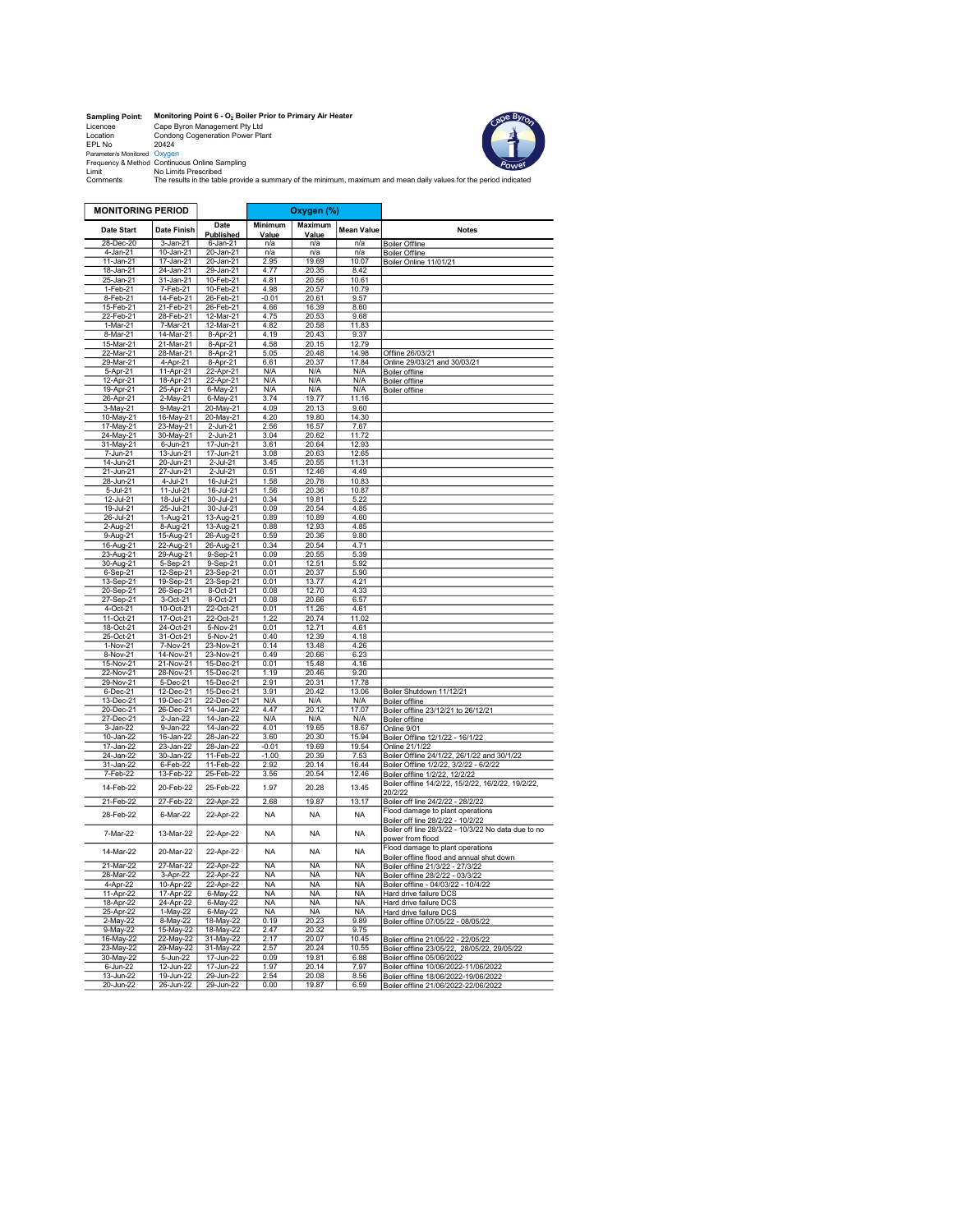Location Condong Cogeneration Power Plant EPL No 20424 Parameters Monitored Temperature (°C) Limit/s

Sampling Point: Monitoring Point 8 - Injection Water Inlet, Background River Water Temperature Licencee Cape Byron Management Pty Ltd



Frequency & Method Fortnightly Representative Sample Not Applicable - Background river data is used to determine temperature of cooling water discharged at monitoring point 9

### Comments

| Date Sampled &<br>Received | <b>Date Published</b> | Temp (°C) | <b>Notes</b>                     |
|----------------------------|-----------------------|-----------|----------------------------------|
| $6 - Jan-21$               | 20-Jan-21             | 27.0      |                                  |
| 27-Jan-21                  | $29$ -Jan-21          | 28.0      |                                  |
| 8-Feb-21                   | 10-Feb-21             | 28.0      |                                  |
| 22-Feb-21                  | 26-Feb-21             | 28.0      |                                  |
| 8-Mar-21                   | 12-Mar-21             | 27.0      |                                  |
| 15-Mar-21                  | 08-Apr-21             | 27.0      |                                  |
| 29-Mar-21                  | 08-Apr-21             | 27.0      |                                  |
| 6-Apr-21                   | 08-Apr-21             | 25.0      |                                  |
| $19 - Apr-21$              | 22-Apr-21             | 24.5      |                                  |
| 27-Apr-21                  | 06-May-21             | 26.0      |                                  |
| 10-May-21                  | 20-May-21             | 22.0      |                                  |
| 24-May-21                  | 02-Jun-21             | 20.0      |                                  |
| $4 - Jun-21$               | 17-Jun-21             | 20.0      |                                  |
| $\overline{16}$ -Jun-21    | 02-Jul-21             | 20.0      |                                  |
| 23-Jun-21                  | 02-Jul-21             | 20.0      |                                  |
| 7-Jul-21                   | 16-Jul-21             | 19.5      |                                  |
| 12-Jul-21                  | 16-Jul-21             | 20.0      |                                  |
| 26-Jul-21                  | 30-Jul-21             | 19.0      |                                  |
| 9-Aug-21                   | 13-Aug-21             | 19.0      |                                  |
| 23-Aug-21                  | 26-Aug-21             | 19.0      |                                  |
| 31-Aug-21                  | 09-Sep-21             | 19.0      |                                  |
| 10-Sep-21                  | 23-Sep-21             | 19.5      |                                  |
| 21-Sep-21                  | 23-Sep-21             | 22.5      |                                  |
| 4-Oct-21                   | 08-Oct-21             | 22.0      |                                  |
| $11-Oct-21$                | 22-Oct-21             | 24.0      |                                  |
| 22-Oct-21                  | 05-Nov-21             | 24.0      |                                  |
| 2-Nov-21                   | 05-Nov-21             | 24.5      |                                  |
| 12-Nov-21                  | 15-Dec-21             | 24.0      |                                  |
| 6-Dec-21                   | 15-Dec-21             | 24.0      |                                  |
| 20-Dec-21                  | 15-Dec-21             | 25.0      |                                  |
| 29-Dec-21                  | 14-Jan-22             | 24.0      |                                  |
| 11-Jan-22                  | 14-Jan-22             | 26.5      |                                  |
| 11-Jan-22                  | 22-Apr-22             | 26.0      |                                  |
| 26-Jan-22                  | 22-Apr-22             | 25.0      |                                  |
| 31-Jan-22                  | 22-Apr-22             | 28.0      |                                  |
| 21-Jan-22                  | 22-Apr-22             | 30.0      |                                  |
| 3-Feb-22                   | 22-Apr-22             | 24.0      |                                  |
| 11-Feb-22                  | 22-Apr-22             | 24.0      |                                  |
| 12-Feb-22                  | 22-Apr-22             | 24.0      |                                  |
| 17-Feb-22                  | 22-Apr-22             | 25.0      |                                  |
| 18-Feb-22                  | 22-Apr-22             | 29.0      |                                  |
| 19-Feb-22                  | 22-Apr-22             | 24.0      |                                  |
| 21-Feb-22                  | 22-Apr-22             | 24.0      | Flood damage to plant operations |
| 11-Apr-22                  | 22-Apr-22             | 23.1      | Flood damage to plant operations |
| 21-Apr-22                  | 22-Apr-22             | 26.0      |                                  |
| 28-Apr-22                  | 06-May-22             | 25.0      |                                  |
| 5-May-22                   | 06-May-22             | 26.0      |                                  |
| 16-May-22                  | 17-May-22             | 26.5      |                                  |
| 23-May-22                  | 31-May-22             | 26.0      |                                  |
| 6-Jun-22                   | 17-Jun-22             | 26.0      |                                  |
| 13-Jun-22                  | 29-Jun-22             | 24.0      |                                  |
| 20-Jun-22                  | 29-Jun-22             | 24.0      |                                  |
| 27-Jun-22                  |                       |           |                                  |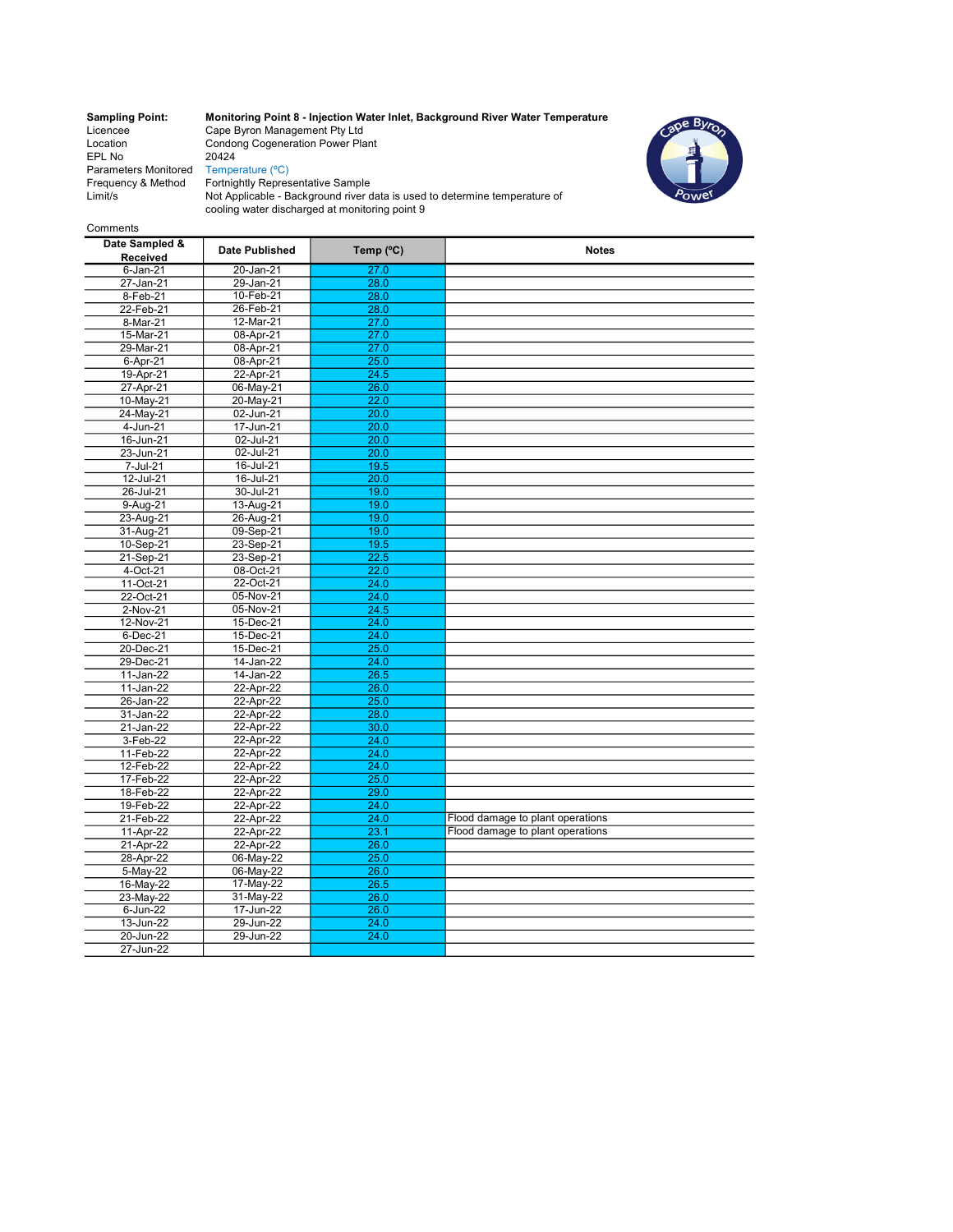| <b>Sampling Point:</b> | Monitoring Point 9 - Cogeneration Cooling Water Discharge                        |
|------------------------|----------------------------------------------------------------------------------|
| Licencee               | Cape Byron Management Pty Ltd                                                    |
| I ocation              | Condong Cogeneration Power Plant                                                 |
| FPI No.                | 20424                                                                            |
| Parameter/s Monitored  | See Table                                                                        |
| Frequency & Method     | Weekly Composite (Laboratory Analysis) samples required during periods that t    |
| I imit/s               | See Table                                                                        |
| Comments               | A 90 percentile limit means 90% of results must comply with the specified limit. |



Frequency & Method Weekly Composte (Laboratory Analysis) samples required during periods that the cooling tower is operational only<br>Umit/s AD percentle limit means 90% of results must comply with the specified limit. No re

 $\overline{a}$ 

|                        |                        |                        |                                      | BOD.<br>(mglL) | <b>TSS</b><br>(mglL) | Phosphorus<br>(mglL) | Nitrogen<br>(mglL) | <b>Total</b><br>Residual<br>Chlorine<br>(mglL) |                                        |
|------------------------|------------------------|------------------------|--------------------------------------|----------------|----------------------|----------------------|--------------------|------------------------------------------------|----------------------------------------|
| Date Sampled           | Date<br>Received       | Date<br>Published      | 90 Percentile Limit<br>Maximum Limit | 30<br>m        | 40<br>m              | 2.5                  | 45                 | 0.3<br>mτ                                      | <b>Notes</b>                           |
| 23-Dec-20              | 29-Dec-20              | 06-Jan-21              |                                      | 7.5            | 8.0                  | 0.46                 | 13.4               | 0.10                                           |                                        |
|                        |                        |                        |                                      | 5.7            | 4.0                  | 0.3                  | 10.8               | 0.01                                           | Cooling tower not operational 26/12/20 |
| 04-Jan-20              | 14-Jan-21<br>21-Jan-21 | 20-Jan-21<br>29-Jan-21 |                                      |                | 14.0                 |                      |                    |                                                | to 3/01/21                             |
| 13-Jan-21<br>19-Jan-21 | 29-Jan-21              | 10-Feb-21              |                                      | 6.0<br>2.7     | 19.0                 | 0.4<br>0.3           | 15.6<br>24.4       | 0.08<br>0.01                                   |                                        |
| 27-Jan-21              | 02-Feb-21              | 10-Feb-21              |                                      | 8.0            | 18.0                 | 0.3                  | 24.3               | 0.10                                           |                                        |
| 01-Feb-21              | 12-Feb-21              | 26-Feb-21              |                                      | 2.0            | 12.0                 | 0.2                  | 19.2               | 0.03                                           |                                        |
| 08-Feb-21              | 18-Feb-21              | 26-Feb-21              |                                      | 2.2            | 17.0                 | 0.2                  | 18.9               | 0.12                                           |                                        |
| 16-Feb-21              | 23-Feb-21              | 12-Mar-21              |                                      | 51.0           | 11.0                 | 0.2                  | 25.1               | 0.01                                           |                                        |
| 22-Feb-21              | 02-Mar-21              | 12-Mar-21              |                                      | 1.3            | 9.0                  | 0.2                  | 25.6               | 0.02                                           |                                        |
| 01-Mar-21              | 12-Mar-21              | 08-Apr-21              |                                      | 1.8            | 11.0                 | 0.2                  | 22.3               | 0.13                                           |                                        |
| 08-Mar-21              | 16-Mar-21              | 08-Apr-21              |                                      | 2.8            | 13.0                 | 02                   | 23.7               | 0.03                                           |                                        |
| 15-Mar-21              | 22-Mar-21              | 08-Apr-21              |                                      | 2.3            | 17.0                 | 0.5                  | 30.6               | 0.01                                           |                                        |
| 24-Mar-21              | 01-Apr-21              | 08-Apr-21              |                                      | 6.5            | 4.6                  | 0.36                 | 16.3               | 0.16                                           |                                        |
| 30-Mar-21              | 15-Apr-21              | 22-Apr-21              |                                      | 5.1            | 13.0                 | 0.6                  | 24.4               | 0.20                                           |                                        |
|                        |                        |                        |                                      |                |                      |                      |                    | Cooling tower not operational from 31/03/2021  |                                        |
| 29-Apr-21              | 11-May-21              | 20-May-21              |                                      | $5 - 1.0$      | 12.0                 | 0.4                  | 20.4               | 0.11                                           |                                        |
| 04-May-21              | 11-May-21              | 20-May-21              |                                      | 2.4            | 6.7<br>7.0           | 0.2                  | 25.9               | 0.10<br>0.01                                   |                                        |
| 10-May-21<br>17-May-21 | 18-May-21<br>24-May-21 | 20-May-21<br>02-Jun-21 |                                      | 1.8<br>3.5     | 10.0                 | 0.18<br>0.2          | 28.2<br>35.9       | 0.03                                           |                                        |
| 24-May-21              | 04-Jun-21              | 17-Jun-21              |                                      | 0.9            | 5.0                  | 0.1                  | 32.8               | 0.03                                           |                                        |
| 03-Jun-21              | 10-Jun-21              | 17-Jun-21              |                                      | 3.0            | 4.7                  | 0.13                 | 33.8               | 0.04                                           |                                        |
| 08-Jun-21              | 15-Jun-21              | 02-Jul-21              |                                      | 3.0            | 46                   | 0.20                 | 32.6               | 0.02                                           |                                        |
| 16-Jun-21              | $21$ -Jun-21           | 02-Jul-21              |                                      | 3.6            | 2.7                  | 0.22                 | 23.8               | 0.02                                           |                                        |
| 23-Jun-21              | 30-Jun-21              | 16-Jul-21              |                                      | 4.5            | 5.0                  | 02                   | 19.4               | 0.10                                           |                                        |
| 30-Jun-21              | 08-Jul-21              | 16-Jul-21              |                                      | 2.5            | 3.0                  | 0.18                 | 17.0               | 0.02                                           |                                        |
| 06-Jul-21              | 16-Jul-21              | 30-Jul-21              |                                      | 2.4            | 4.0                  | $0.\overline{2}$     | 15.8               | 0.02                                           |                                        |
| 13-Jul-21              | $21 - July - 21$       | 30-Jul-21              |                                      | 2.4            | 6.0                  | 0.3                  | 17.8               | 0.01                                           |                                        |
| 19-Jul-21              | 27-Jul-21              | 13-Aug-21              |                                      | 2.7            | 3.0                  | 0.3                  | 19.1               | 0.01                                           |                                        |
| 26-Jul-21              | 02-Aug-21              | 13-Aug-21              |                                      | 1.9            | 5.0                  | 0.3                  | 25.1               | 0.10                                           |                                        |
| 03-Aug-21              | 10-Aug-21              | 26-Aug-21              |                                      | 5.1            | 4.2                  | 0.3                  | 19.3               | 0.04                                           |                                        |
| 09-Aug-21              | 19-Aug-21              | 26-Aug-21              |                                      | 4.2            | 9.0                  | 0.3                  | 16.9               | 0.04                                           |                                        |
| 16-Aug-21              | 26-Aug-21              | 26-Aug-21              |                                      | 3.3            | 7.0                  | 0.3                  | 18.0               | 0.01                                           |                                        |
| 24-Aug-21              | 31-Aug-21              | 09-Sep-21              |                                      | 4.2            | 6.3                  | 0.2                  | 12.7               | 0.02                                           |                                        |
| 31-Aug-21              | 07-Sep-21              | 09-Sep-21              |                                      | 1.2            | 3.7                  | 0.3                  | 16.0               | 0.05                                           |                                        |
| 08-Sep-21              | 16-Sep-21<br>24-Sep-21 | 23-Sep-21<br>08-Oct-21 |                                      | 1.2<br>1.5     | 5.3<br>13.0          | 0.5<br>0.8           | 15.2<br>27.1       | 0.02<br>0.06                                   |                                        |
| 16-Sep-21<br>21-Sep-21 | 27-Sep-21              | 08-Oct-21              |                                      | 3.3            | 16.0                 | 0.9                  | 42.3               | 0.15                                           |                                        |
| 29-Sep-21              | 06-Oct-21              | 08-Oct-21              |                                      | 4.8            | 8.0                  | 0.2                  | 18.3               | 0.09                                           |                                        |
| 05-Oct-21              | 14-Oct-21              | 22-Oct-21              |                                      | 3.1            | 5.0                  | 0.2                  | 17.9               | 0.05                                           |                                        |
| 11-Oct-21              | 21-Oct-21              | 22-Oct-21              |                                      | 4.3            | 7.0                  | 0.2                  | 15.4               | 0.05                                           |                                        |
| 18-Oct-21              | 25-Oct-21              | 05-Nov-21              |                                      | 2.7            | 6.6                  | 0.2                  | 12.3               | 0.05                                           |                                        |
| 26-Oct-21              | 03-Nov-21              | 05-Nov-21              |                                      | 1.5            | 6.7                  | 0.2                  | 14.2               | 0.02                                           |                                        |
| 02-Nov-21              | 12-Nov-21              | 15-Dec-21              |                                      | 4.3            | 9.0                  | 0.2                  | 17.5               | 0.03                                           |                                        |
| 12-Nov-21              | 23-Nov-21              | 23-Nov-21              |                                      | 2.4            | 7.0                  | 0.2                  | 24.4               | 0.02                                           |                                        |
| 17-Nov-21              | 23-Nov-21              | 15-Dec-21              |                                      | 2.4            | 5.2                  | 0.1                  | 9.8                | 0.01                                           |                                        |
| 22-Nov-21              | 30-Nov-21              | 15-Dec-21              |                                      | 2.7            | 6.4                  | 0.1                  | 14.7               | 0.01                                           |                                        |
| 29-Nov-21              | 07-Dec-21              | 15-Dec-21              |                                      | 3.6            | 5.8                  | 0.0                  | 1.6                | 0.02                                           |                                        |
|                        |                        |                        |                                      |                |                      |                      |                    |                                                | Cooling Tower Shutdown 12/12/21        |
| 08-Dec-21              | 16-Dec-21              | 22-Dec-21              |                                      | 3.4            | 8.0                  | 0.2                  | 12.6               | 0.03                                           | for >7 days                            |
| 22-Dec-21              | 29-Dec-21              | 14-Jan-22              |                                      | 2.7            | 7.5                  | 0.3                  | 17.7               | 0.03                                           | Cooling Tower offline between          |
|                        |                        | 14-Jan-22              |                                      | n/a            | nís                  |                      |                    | n/a                                            | 23/12/21 to 03/01/22                   |
| 12-Jan-22              | 20-Jan-22              | 28-Jan-22              |                                      | 1.0            | 13.0                 | 0.2                  | 22.5               | 0.01                                           |                                        |
|                        |                        |                        |                                      |                |                      |                      |                    |                                                | Cooling Tower offline 1/2/22,          |
| <b>NA</b>              | 26-Feb-22              | 22-Apr-22              |                                      | n/a            | n/a                  | n/a                  | n/a                | n/a                                            | 12/2/22                                |
|                        |                        |                        |                                      |                |                      |                      |                    |                                                | Cooling Tower offline 14/2/22,         |
| <b>NA</b>              | 26-Feb-22              | 22-Apr-22              |                                      | n/a            | n/a                  | n/a                  | n/a                | n/a                                            | 15/2/22, 16/2/22, 19/2/22, 20/2/22     |
|                        |                        |                        |                                      |                |                      |                      |                    |                                                | Cooling Tower offline 21/02/22-        |
| <b>NA</b>              | 04-Mar-22              | 22-Apr-22              |                                      | 2.7            | 7.0                  | 0.2                  | 17.8               | 0.02                                           | 28/02/2022                             |
|                        |                        |                        |                                      |                |                      |                      |                    |                                                | Flood damage to plant operations       |
|                        |                        |                        |                                      |                |                      |                      |                    |                                                | Cooling tower offline 01/03/22 to      |
| 13-Apr-22              | 20-Apr-22              | 22-Apr-22              |                                      | 2.7            | 15.0                 | 0.4                  | 17.8               | 0.02                                           | 12/04/22                               |
| 21-Apr-22              | 03-May-22              | 06-May-22              |                                      | 27.4           | 2.0                  | 0.1                  | 27.4               | 0.02                                           |                                        |
| 28-Apr-22              | 06-May-22              | 18-May-22              |                                      | 1.8            | 3.0                  | 0.2                  | 21.6               | 0.07                                           |                                        |
| 05-May-22              | 17-May-22              | 18-May-22              |                                      | 4.8            | 3.0                  | 0.2                  | 19.8               | 0.04                                           |                                        |
| 12-May-22              | 24-May-22              | 31-May-22              |                                      | 3.0            | 2.0                  | 0.2                  | 19.0               | 0.23                                           |                                        |
| 19-May-22              | 27-May-22              | 31-May-22              |                                      | 3.9            | 4.0                  | 0.2                  | 10.1               | 0.02                                           |                                        |
| 26-May-22<br>02-Jun-22 | 03-Jun-22              | 17-Jun-22<br>17-Jun-22 |                                      | < 1.0<br>3.0   | 6.0<br>4.0           | 0.2<br>0.3           | 8.4<br>12.7        | 0.21<br>0.03                                   |                                        |
| 07-Jun-22              | 20-Jun-22<br>21-Jun-22 | 17-Jun-22              |                                      | 3.0            | 2.0                  | 0.2                  | 15.4               | 0.1                                            |                                        |
| 15-Jun-22              | 28-Jun-22              | 17-Jun-22              |                                      | 9.3            | 2.0                  | 0.2                  | 12.6               | 0.2                                            |                                        |
| $22 - \ln n - 22$      | 28-Jun-22              | 29-Jun-22              |                                      | <1.0           | <1.0                 | 0.2                  | 14.5               | 0.0                                            |                                        |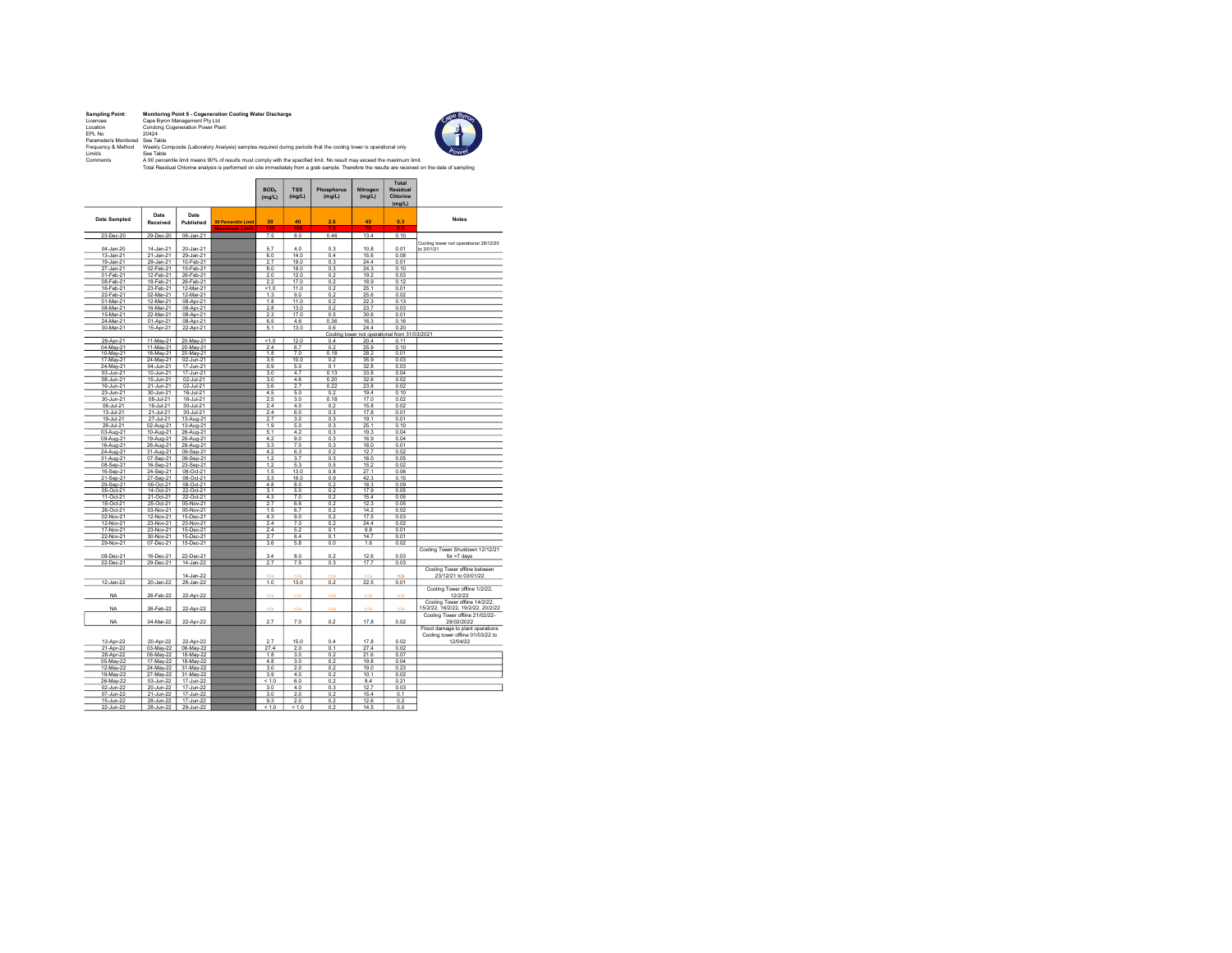| <b>Sampling Point:</b><br>Licencee |                                                                                                                                                                                                                                                                                             | Monitoring Point 9 - Cogeneration Cooling Water Discharge<br>Cape Byron Management Pty Ltd                                                     |                        |                     |                   |                       |                  |                             |                                        |                 |                        |                                                                             |  |
|------------------------------------|---------------------------------------------------------------------------------------------------------------------------------------------------------------------------------------------------------------------------------------------------------------------------------------------|------------------------------------------------------------------------------------------------------------------------------------------------|------------------------|---------------------|-------------------|-----------------------|------------------|-----------------------------|----------------------------------------|-----------------|------------------------|-----------------------------------------------------------------------------|--|
| Location<br>EPL No                 | 20424                                                                                                                                                                                                                                                                                       | Condong Cogeneration Power Plant                                                                                                               |                        |                     |                   |                       |                  |                             |                                        |                 |                        |                                                                             |  |
| Parameter/s Monitored              | See Table                                                                                                                                                                                                                                                                                   |                                                                                                                                                |                        |                     |                   |                       |                  |                             |                                        |                 |                        |                                                                             |  |
| Frequency & Method<br>Limitis      | Continuous Online                                                                                                                                                                                                                                                                           |                                                                                                                                                |                        |                     |                   |                       |                  |                             |                                        |                 |                        |                                                                             |  |
| Comments                           |                                                                                                                                                                                                                                                                                             | See Table<br>See Table<br>A 90 percentile limit means 90% of results must comply with the specified limit. No result may exceed the maximum li |                        |                     |                   |                       |                  |                             |                                        |                 |                        |                                                                             |  |
|                                    | The results in the table below provide a summary of the minimum, maximum and mean values for<br>the period indicated. Any exceedances for period if applicable are described in the notes section.                                                                                          |                                                                                                                                                |                        |                     |                   |                       |                  |                             |                                        |                 |                        |                                                                             |  |
|                                    |                                                                                                                                                                                                                                                                                             |                                                                                                                                                |                        |                     |                   |                       |                  |                             |                                        |                 |                        |                                                                             |  |
| Temperature                        | > Background means the temperature of the discharge above ambient river temperature. This value is determined by subtracting the river temperature<br>from the discharged cooling water temperature. The reported temp values provide this difference between the discharge and river temp. |                                                                                                                                                |                        |                     |                   |                       |                  |                             |                                        |                 |                        |                                                                             |  |
|                                    | <b>Temperature Difference</b><br>Volume<br>DH                                                                                                                                                                                                                                               |                                                                                                                                                |                        |                     |                   |                       |                  |                             |                                        |                 |                        |                                                                             |  |
|                                    | 90 <sup>m</sup><br>$3^{\circ}C >$<br>Not Prescribed<br><b>Limit/s</b><br>Minimum<br>6.5<br><b>Limit/s</b><br>Limit/s                                                                                                                                                                        |                                                                                                                                                |                        |                     |                   |                       |                  |                             |                                        |                 |                        |                                                                             |  |
|                                    |                                                                                                                                                                                                                                                                                             |                                                                                                                                                |                        |                     |                   |                       | Percentile       | ackground                   |                                        |                 |                        |                                                                             |  |
| <b>MONITORING PERIOD</b>           |                                                                                                                                                                                                                                                                                             |                                                                                                                                                |                        | <b>Maximum</b>      | 8.5               |                       | Maximum          | $5^{\circ}$ C ><br>ckground | kL/Day                                 |                 |                        |                                                                             |  |
|                                    |                                                                                                                                                                                                                                                                                             |                                                                                                                                                | Minimum                |                     | Mean of           | Minimum               | Maximum          | <b>Mean Temp</b>            | Minimum Daily                          | Maximum Daily   | Mean Daily             |                                                                             |  |
| <b>Date Start</b>                  | Date Finish                                                                                                                                                                                                                                                                                 | <b>Date Published</b>                                                                                                                          | Reading                | Reading             | Readings          | <b>Temp Diff</b>      | <b>Temp Diff</b> | Diff                        | Discharge                              | Discharge       | Discharge              | Notes                                                                       |  |
| 28-Dec-20                          | $3 - Jan-21$                                                                                                                                                                                                                                                                                | 6-Jan-21                                                                                                                                       | 7.52                   | 7.72                | 7.62              | $-7.3$                | $-0.8$           | $-6.8$                      | 200                                    | 401             | 395                    | Cooling tower not operational 26/12/20 to                                   |  |
|                                    |                                                                                                                                                                                                                                                                                             |                                                                                                                                                | 7.51                   | 7.82                | 7.69              | $-7.0$                | 6.7              | $-6.4$                      | $\theta$                               | 594.72          | 425.45                 | 3/01/21. Data only for 3/01/2021<br>Cooling tower operational til 06/01/21  |  |
| $4$ -Jan-21                        | $10 - Jan-21$                                                                                                                                                                                                                                                                               | 20-Jan-21                                                                                                                                      |                        |                     |                   |                       |                  |                             |                                        |                 |                        | <2 minutes 5/01/21                                                          |  |
| 11-Jan-21<br>$18$ -Jan-21          | 17-Jan-21<br>24-Jan-21                                                                                                                                                                                                                                                                      | 20-Jan-21<br>29-Jan-21                                                                                                                         | 7.76<br>7.70           | 8.24<br>8.21        | 8.07<br>8.05      | $-10.0$<br>$-7.7$     | 4.9<br>4.3       | 2.2<br>1.6                  | $^{\circ}$<br>$\overline{0}$           | 958<br>641      | 424<br>549             | Cooling Tower Operational 11/01/21                                          |  |
| 25-Jan-21                          | 31-Jan-21                                                                                                                                                                                                                                                                                   | 10-Feb-21                                                                                                                                      | 7.74                   | 8.19                | 8.06              | $-7.8$                | 42               | 1.2                         | $\circ$                                | 796             | 632                    |                                                                             |  |
| 1-Feb-21<br>8-Feb-21               | 7-Feb-21<br>14-Feb-21                                                                                                                                                                                                                                                                       | 10-Feb-21<br>23-Feb-21                                                                                                                         | 7.72<br>7.39           | 8.19<br>8.25        | 8.05<br>8.05      | $-8.2$<br>$-9.0$      | 4.0              | 0.1<br>0.4                  | $\circ$<br>ō                           | 727<br>744      | 611<br>542             | Multiple occasions <10 minutes 14/02/21                                     |  |
| 15-Feb-21                          | 21-Feb-21                                                                                                                                                                                                                                                                                   | 26-Feb-21                                                                                                                                      | 7.25                   | 8.22                | 8.05              | 0.5                   | 64               | 2R                          | $\Omega$                               | <b>BOR</b>      | 496                    | <10 minutes 15/02/21                                                        |  |
| 22-Feb-21<br>1-Mar-21              | 28-Feb-21                                                                                                                                                                                                                                                                                   | 12-Mar-21<br>12-Mar-21                                                                                                                         | 7.66<br>7.46           | 8.21                | 8.06<br>8.05      | $-5.9$<br>$-9.0$      | 4.7<br>4.7       | 1.9<br>$-1.0$               | $\circ$                                | 542             | 479<br>428             |                                                                             |  |
| 8-Mar-21                           | 7-Mar-21<br>14-Mar-21                                                                                                                                                                                                                                                                       | 8-Apr-21                                                                                                                                       | 7.59                   | 8.19<br>8.32        | 8.04              | $-7.6$                |                  | 2.3                         | $\Omega$                               | 510<br>465      | 373                    | 10 Minutes 13/03/21                                                         |  |
| 15-Mar-21                          | 21-Mar-21                                                                                                                                                                                                                                                                                   | 8-Apr-21                                                                                                                                       | 7.59                   | 8.23                | 8.04              | $-1.5$                | 7.0              | 2.0                         | $^{\circ}$                             | 782             | 395                    | 10 Minutes 15/03/21                                                         |  |
| 22-Mar-21<br>29-Mar-21             | 28-Mar-21<br>4-Apr-21                                                                                                                                                                                                                                                                       | 8-Apr-21<br>8-Apr-21                                                                                                                           | 7.81<br>7.57           | 8.16<br>8.28        | 8.06<br>7.82      | $-5.6$<br>$-7.5$      | 3.9<br>0.5       | 1.1<br>$-3.6$               | ö<br>$^{\circ}$                        | 769<br>563      | 84<br>31               | Offine 26/03/21<br>Online 29/03/21 and and 30/03/21                         |  |
| 5-Apr-21                           | 11-Apr-21                                                                                                                                                                                                                                                                                   | 22-Apr-21                                                                                                                                      | N/A                    | N/A                 | N/A               | <b>N/A</b>            | <b>N/A</b>       | N/A                         | N/A                                    | N/A             | N/A                    | <b>Boiler</b> offline                                                       |  |
| 12-Apr-21                          | 18-Apr-21                                                                                                                                                                                                                                                                                   | 22-Apr-21                                                                                                                                      | N/A                    | N/A                 | N/A               | N/A                   | N/A              | N/A                         | N/A                                    | N/A             | N/A                    | Boiler offline                                                              |  |
| 19-Apr-21<br>26-Apr-21             | 25-Apr-21<br>2-May-21                                                                                                                                                                                                                                                                       | 6-May-21<br>6-May-21                                                                                                                           | <b>N/A</b><br>7.67     | N/A<br>8.22         | N/A<br>8.04       | <b>N/A</b><br>$A$ $R$ | N/A<br>2.1       | <b>N/A</b><br>$-0.8$        | N/A<br>$\Omega$                        | N/A<br>709      | <b>N/A</b><br>272      | Boiler offline<br>Boiler offline until 27/04/21                             |  |
| 3-May-21                           | 9-May-21                                                                                                                                                                                                                                                                                    | 20-May-21                                                                                                                                      | 7.64                   | 8.19                | 8.02              | $-15.3$               | 2.6              | $-0.5$                      | $^{\circ}$                             | 649             | 212                    |                                                                             |  |
| 10-May-21<br>17-May-21             | 16-May-21<br>23-May-21                                                                                                                                                                                                                                                                      | 20-May-21<br>$2\overline{\cdot}$ Jun $\overline{\cdot}$ 21                                                                                     | 7.64<br>7.83           | 8.16<br>8.19        | 8.06<br>8.09      | $-15.8$<br>$-90$      | 1.2<br>44        | $-2.7$<br>1R                | 0<br>$\Omega$                          | 571<br>536      | 129<br>376             |                                                                             |  |
| 24-May-21                          | 30-May-21                                                                                                                                                                                                                                                                                   | $2 - Jun-21$                                                                                                                                   | 7.71                   | 8.36                | 8.10              | $-5.8$                | 4.7              | 1.7                         | $\circ$                                | 1021            | 249                    |                                                                             |  |
| 31-May-21<br>7-Jun-21              | $6$ -Jun-21<br>13-Jun-21                                                                                                                                                                                                                                                                    | 17-Jun-21<br>17-Jun-21                                                                                                                         | 7.76<br>7.74           | 8.20                | 8.09<br>8.09      | $-14.1$<br>$-16.3$    | 3.6<br>4.8       | 1.2<br>$-0.6$               | $\circ$<br>$^{\circ}$                  | 555<br>725      | 250<br>256             | oH 10 seconds on 07/06/21                                                   |  |
| $14$ -Jun-21                       | 20-Jun-21                                                                                                                                                                                                                                                                                   | 02-Jul-21                                                                                                                                      | 7.93                   | 8.40                | 8.10              | $-8.2$                | 5.9              | 1.4                         | 0                                      | 711             | 294                    | <10 minutes 16/06/21                                                        |  |
| $21 - Jun-21$                      | 27-Jun-21                                                                                                                                                                                                                                                                                   | 02-Jul-21                                                                                                                                      | 7.71                   | 8.17                | 8.10              | $-0.9$                | 5.9              | 2.7                         | ö                                      | 683             | 432                    | <10 minutes 25/06/21                                                        |  |
| 28-Jun-21<br>$5 -$ Jul-2           | 4-Jul-21<br>$11-Jd-21$                                                                                                                                                                                                                                                                      | 16-Jul-21<br>$16 -$ Jul-21                                                                                                                     | 7.82<br>7.87           | 8.19<br>8.20        | 8.09<br>8.09      | $-4.5$<br>$-10.3$     | 6.9<br>4.0       | 1.6<br>$\overline{1}$       | $^{\circ}$                             | 646<br>653      | 295<br>18 <sub>1</sub> | <10 minutes 01/07/21                                                        |  |
| 12-Jul-21                          | 18-Jul-21                                                                                                                                                                                                                                                                                   | 30-Jul-21                                                                                                                                      | 7.32                   | 8.19                | 8.08              | $-8.9$                | 3.4              | 0.5                         | $\Omega$                               | 641             | 272                    |                                                                             |  |
| 19-Jul-21<br>$26 - 34 - 2$         | 25-Jul-21                                                                                                                                                                                                                                                                                   | 30-Jul-21                                                                                                                                      | 7.57                   | 8.31<br>8.19        | 8.09<br>8.09      | $-9.5$                | 4.0              | $-0.7$                      | $\circ$<br>ō                           | 621<br>439      | 306                    | 5.1 for 50 minutes 1/08/2021                                                |  |
| 2-Aug-21                           | $1-Aug-21$<br>8-Aug-21                                                                                                                                                                                                                                                                      | 13-Aug-21<br>13-Aug-21                                                                                                                         | 7.33<br>7.74           | 8.39                | 8.1               | $-5.7$                | 4.9              | 0.3<br>0.8                  | $\Omega$                               | 668             | 357<br>386             | <10 Minutes 8/01/21                                                         |  |
| $9-Au2-21$                         | 15-Aug-21                                                                                                                                                                                                                                                                                   | 26-Aug-21                                                                                                                                      | 7.60                   | 8.20                | 8.08              | $-8.9$                | 3.4              | 0.8                         | $\circ$                                | 641             | 183                    |                                                                             |  |
| 16-Aug-21<br>23-Aug-21             | 22-Aug-21<br>29-Aug-21                                                                                                                                                                                                                                                                      | 26-Aug-21<br>9-Sep-21                                                                                                                          | 7.32<br>6.97           | 8.31<br>8.48        | 8.09<br>8.07      | $-9.5$<br>$-11.0$     | 4.0<br>5.0       | $-0.6$<br>0.7               | $\circ$<br>$\circ$                     | 621<br>776      | 296<br>383             |                                                                             |  |
| 30-Aug-21                          | 5-Sep-21                                                                                                                                                                                                                                                                                    | 9-Sep-21                                                                                                                                       | 7.26                   | 8.25                | 8.05              | $-2.0$                |                  | 2.3                         | 257                                    | 439             | 407                    |                                                                             |  |
| 6-Sep-21<br>13-Sep-21              | 12-Sep-21<br>19-Sep-21                                                                                                                                                                                                                                                                      | 23-Sep-21<br>23-Sep-21                                                                                                                         | 7.09<br>7.45           | 8.25<br>8.21        | 8.07<br>8.09      | 41<br>$-0.8$          | 5.0<br>4.0       | 09<br>2.5                   | $\Omega$<br>289                        | 450<br>394      | 398<br>366             |                                                                             |  |
| 20-Sep-21                          | 26-Sep-21                                                                                                                                                                                                                                                                                   | 8-Oct-21                                                                                                                                       | 7.35                   | 8.28                | 8.09              | $-2.3$                | 4.0              | 0.8                         | $\circ$                                | 746             | 500                    |                                                                             |  |
| 27-Sep-21                          |                                                                                                                                                                                                                                                                                             | 8-Oct-21                                                                                                                                       | 7.42                   | 8.25                | 8.09              | $-10.5$               |                  | 1.2                         | ò                                      | 710             | 531                    | 2 minutes temperature due to control logic                                  |  |
| 4.0 <sub>ct.21</sub>               | 3-Oct-21<br>10-Oct-21                                                                                                                                                                                                                                                                       | 22.0rt.21                                                                                                                                      | 7.02                   |                     | 8.06              | $-42$                 | つら               | n <sub>1</sub>              | $^{\circ}$                             | 605             | 430                    |                                                                             |  |
| 11-Oct-21                          | 17-Oct-21                                                                                                                                                                                                                                                                                   | 22-Oct-21                                                                                                                                      | 6.62                   | $\frac{8.22}{8.24}$ | 8.07              | $-6.2$                | 4.0              | $-0.7$                      | $\frac{1}{\alpha}$                     | 660             | 492                    |                                                                             |  |
| 18-Oct-21<br>25-Oct-21             | 24-Oct-21<br>31-Oct-21                                                                                                                                                                                                                                                                      | 5-Nov-21<br>5-Nov-21                                                                                                                           | 7.40<br>7.38           | 8.20<br>8.31        | 8.07<br>8.07      | $-1.3$<br>0.7         | 4.0<br>4.0       | 1.7<br>2.7                  | 332<br>308                             | 660<br>633      | 486<br>432             |                                                                             |  |
| 1-Nov-21                           | 7-Nov-21                                                                                                                                                                                                                                                                                    | 23-Nov-21                                                                                                                                      | 7.37                   | 8.23                | 8.08              | $-0.9$                | 4.0              | 1.1                         | 336                                    | 647             | 440                    |                                                                             |  |
| 8-Nov-21                           | 14-Nov-21                                                                                                                                                                                                                                                                                   | 23-Nov-21                                                                                                                                      | 7.43                   | 8.21                | 8.08              | $-8.5$                | 6.0              | 0.5                         | $\circ$                                | 745             | 455                    | Maintenance and recommissioning of<br>valves. Discharge at 6deg <1min       |  |
| 15-Nov-21                          | 21-Nov-21                                                                                                                                                                                                                                                                                   | 15-Dec-12                                                                                                                                      | 7.18                   | 8.45                | 8.07              | $-8.8$                | 4.0              | 0.9                         | 414                                    | 728             | 526                    |                                                                             |  |
| 22-Nov-21<br>29-Nov-21             | 28-Nov-21<br>5-Dec-21                                                                                                                                                                                                                                                                       | 15-Dec-12<br>15-Dec-12                                                                                                                         | 7.43<br>7.55           | 8.45<br>8.23        | 7.96<br>8.04      | $-5.5$<br>$-5.3$      | 4.0<br>3.9       | 1.9<br>1.0                  | 300<br>$^{\circ}$                      | 719<br>680      | 519<br>250             |                                                                             |  |
| 6-Dec-21                           | 12-Dec-21                                                                                                                                                                                                                                                                                   | 15-Dec-12                                                                                                                                      | 6.59                   | 8.20                | 8.08              |                       | 4.0              | $-0.3$                      | 438                                    | 721             | 554                    | Cooling Tower Shutdown 12/12/21                                             |  |
|                                    |                                                                                                                                                                                                                                                                                             |                                                                                                                                                |                        |                     |                   |                       |                  |                             |                                        |                 |                        | Temperature due to recomissioning of                                        |  |
| 13-Dec-21                          | 19-Dec-21                                                                                                                                                                                                                                                                                   | 22-Dec-21                                                                                                                                      | 7.62                   | 8.20                | 7.93              | $-5.0$                |                  | $-0.9$                      |                                        | 700             | 223                    | cooling tower on new system from<br>shutdown <2 minute excursions           |  |
| 20-Dec-21                          | 26-Dec-21                                                                                                                                                                                                                                                                                   | 14-Jan-22                                                                                                                                      | 7.62                   | 8.21                | 7.93              | $-3.4$                | 4.0              | $-0.7$                      | $^{\circ}$                             | 555             | 447                    |                                                                             |  |
| 27-Dec-21<br>3-Jan-22              | $2 - Jan-22$<br>$9$ -Jan-22                                                                                                                                                                                                                                                                 | 14-Jan-22<br>14-Jan-22                                                                                                                         | 7.29<br>7.41           | 7.84<br>8.13        | 7.50<br>7.66      | 43<br>.14             | 84               | 1.9<br>27                   | $\overline{\circ}$<br>$\Omega$         | 134<br>571      | а                      | <b>Boiler Offline</b><br><b>Boiler Offline</b>                              |  |
| 10-Jan-22                          | 16-Jan-22                                                                                                                                                                                                                                                                                   | 28-Jan-22                                                                                                                                      | 6.57                   | 8.20                | 8.02              | $-5.8$                | 5.6              | $-0.1$                      | $\circ$                                | 743             | 179                    | Boiler Offline 12/1/22 - 16/1/22                                            |  |
| 17-Jan-22                          | 23-Jan-22                                                                                                                                                                                                                                                                                   | 28-Jan-22                                                                                                                                      |                        | 8.20                | 7.95              | $-2.6$                | 13.4             | 2.8                         | $\overline{0}$                         | 546             | 9                      | Boiler Online 21/1/22                                                       |  |
| 24-Jan-22                          | 30-Jan-22                                                                                                                                                                                                                                                                                   | 11-Feb-22                                                                                                                                      |                        | 8.19                | 8.04              | $-7.3$                |                  |                             |                                        | 732             | 319                    | Boiler Offline 24/1/22 26/1/22 and 30/1/22                                  |  |
| 31-Jan-22<br>7-Feb-22              | 6-Feb-22                                                                                                                                                                                                                                                                                    | 11-Feb-22                                                                                                                                      | $\frac{7.11}{7.18}$    | 8.23                | 8.08              | $-9.0$                | 4.0              | $-0.9$                      | $\frac{0}{0}$                          | 712             | 253                    | Boiler Offline 1/2/22. 3/2/22 - 6/2/22                                      |  |
|                                    | 13-Feb-22                                                                                                                                                                                                                                                                                   | 25-Feb-22                                                                                                                                      |                        | 8.23                | 8.08              |                       | 6.2              | 1.2                         |                                        | 733             | 359                    | Boiler offline 1/2/22, 12/2/22<br>Boiler offine 14/2/22, 15/2/22, 16/2/22,  |  |
| 14-Feb-22                          | 20-Feb-22                                                                                                                                                                                                                                                                                   | 25-Feb-22                                                                                                                                      | 7.90                   | 8.40                | 8.00              | $-7.9$                | 7.7              | 0.6                         | ö                                      | 761             | 359                    | 19/2/22 20/2/22                                                             |  |
| 21-Feb-22<br>28-Feb.22             | 27-Feb-22<br>6-Mar-22                                                                                                                                                                                                                                                                       | 8-Apr-22<br>8-Apr-22                                                                                                                           | 7.03                   | 8.20<br>8.23        | 8.09<br>717       | $-2.4$<br>43          | 42               | 1.9<br>31                   | ٥<br>$\overline{0}$                    | 769<br>1295     | 239<br>857             | Boiler offline 26/02/22 - 28/02/22                                          |  |
|                                    |                                                                                                                                                                                                                                                                                             |                                                                                                                                                |                        |                     |                   |                       |                  |                             |                                        |                 |                        | Flood damage to plant operations<br>Flood damage to plant operations and    |  |
| 7-Mar-22                           | 13-Mar-22                                                                                                                                                                                                                                                                                   | 22-Apr-22                                                                                                                                      | NA                     | NA                  | NA                | NA                    | NA               | NA                          | NA.                                    | NA              | NA                     | annual shut down                                                            |  |
| 14-Mar-22                          | 20-Mar-22                                                                                                                                                                                                                                                                                   | 22-Apr-22                                                                                                                                      | <b>NA</b>              | NA.                 | <b>NA</b>         | <b>NA</b>             | <b>NA</b>        | <b>NA</b>                   | <b>NA</b>                              | NA.             | <b>NA</b>              | Flood damage to plant operations and<br>annual shut down                    |  |
|                                    |                                                                                                                                                                                                                                                                                             |                                                                                                                                                |                        |                     |                   |                       |                  |                             |                                        |                 |                        | Flood damage to plant operations and                                        |  |
| 21-Mar-22                          | 27-Mar-22                                                                                                                                                                                                                                                                                   | 22-Apr-22                                                                                                                                      | <b>NA</b>              | NA                  | NA                | <b>NA</b>             | NA               | NA                          | NA                                     | NA              | NA                     | annual shut down                                                            |  |
| 28-Mar-22                          | 3-Apr-22                                                                                                                                                                                                                                                                                    | 22-Apr-22                                                                                                                                      | <b>NA</b>              | NA                  | NA                | NA                    | NA               | NA                          | NA                                     | <b>NA</b>       | NA                     | Flood damage to plant operations and<br>annual shut down                    |  |
|                                    |                                                                                                                                                                                                                                                                                             |                                                                                                                                                |                        |                     |                   | NA                    |                  |                             |                                        |                 | NA                     | Flood damage to plant operations and                                        |  |
| 4-Apr-22<br>11-Apr-22              | 10-Apr-22<br>17-Apr-22                                                                                                                                                                                                                                                                      | 22-Apr-22<br>18-May-22                                                                                                                         | <b>NA</b><br><b>NA</b> | NA<br><b>NA</b>     | NA<br><b>NA</b>   | <b>NA</b>             | NA<br>NA         | NA<br>NA                    | NA<br><b>NA</b>                        | NA<br><b>NA</b> | NA                     | annual shut down<br>Hard drive failure DCS                                  |  |
| 18-Apr-22                          | 24-Apr-22                                                                                                                                                                                                                                                                                   | 18-May-22                                                                                                                                      | <b>NA</b>              | <b>NA</b>           | <b>NA</b>         | <b>NA</b>             | NA               | NA                          | NA                                     | <b>NA</b>       | NA                     | Hard drive failure DCS                                                      |  |
| 25-Apr-22<br>2-May-22              | 1-May-22<br>8-May-22                                                                                                                                                                                                                                                                        | 18-May-22<br>18-May-22                                                                                                                         | NA<br>7.29             | NA<br>8.37          | <b>NA</b><br>8.08 | NA                    | NA               | <b>NA</b>                   | NA<br>666                              | NA<br>802       | <b>NA</b><br>717       | Hard drive failure DCS                                                      |  |
| 9-May-22                           | 15-May-22                                                                                                                                                                                                                                                                                   | 18-May-22                                                                                                                                      | 6.99                   | 8.18                | 8.08              | $-5.6$                | 3.1              | 1.3                         | 516                                    | 767             | 722                    |                                                                             |  |
| 16-May-22                          | 22-May-22                                                                                                                                                                                                                                                                                   | 31-May-22                                                                                                                                      | 6.98                   | 8.35                | 8.07              | $-9.8$                | 4.0              | 0.5                         | $\circ$                                | 839             | 527                    | Bolier offline 21/5/22 - 22/5/22                                            |  |
| 23-May-22                          | 29-May-22                                                                                                                                                                                                                                                                                   | 31-May-22                                                                                                                                      |                        | 8.23                | 8.07              | 10.2                  | 2.9              | 10                          | ń                                      | 816             | 629                    | Bolier offline 23/05/22, 28/05/22<br>29/05/22                               |  |
| 30-May-22                          | 5-Jun-22                                                                                                                                                                                                                                                                                    | 17-Jun-22                                                                                                                                      | 6.68                   | 8.19                | 8.09              | .11R                  | 3.2              | 0.7                         | $\Omega$                               | 775             | 732                    | Boiler offline 05/06/2022                                                   |  |
| 6-Jun-22<br>13-Jun-22              | 12-Jun-22<br>19-Jun-22                                                                                                                                                                                                                                                                      | 17-Jun-22<br>29-Jun-22                                                                                                                         | 6.87<br>7.58           | 8.29<br>8.19        | 8.08<br>8.09      | $-10.0$<br>.11.4      | 2.1<br>22        | $-0.8$<br>$-0.5$            | $\underline{\mathfrak{o}}$<br>$\Omega$ | 773<br>772      | 729<br>717             | Boiler offine 10/06/2022-11/06/2022<br>Bolier offline 18/06/2022-19/06/2022 |  |
| 20-Jun-22                          | 26-Jun-22                                                                                                                                                                                                                                                                                   | 29-Jun-22                                                                                                                                      | 7.12                   | 8.22                | 8.08              | $-14.5$               | $-0.1$           | $-4.2$                      | ٥                                      | 742             | 591                    | Boiler offline 21/06/2022-22/06/2022                                        |  |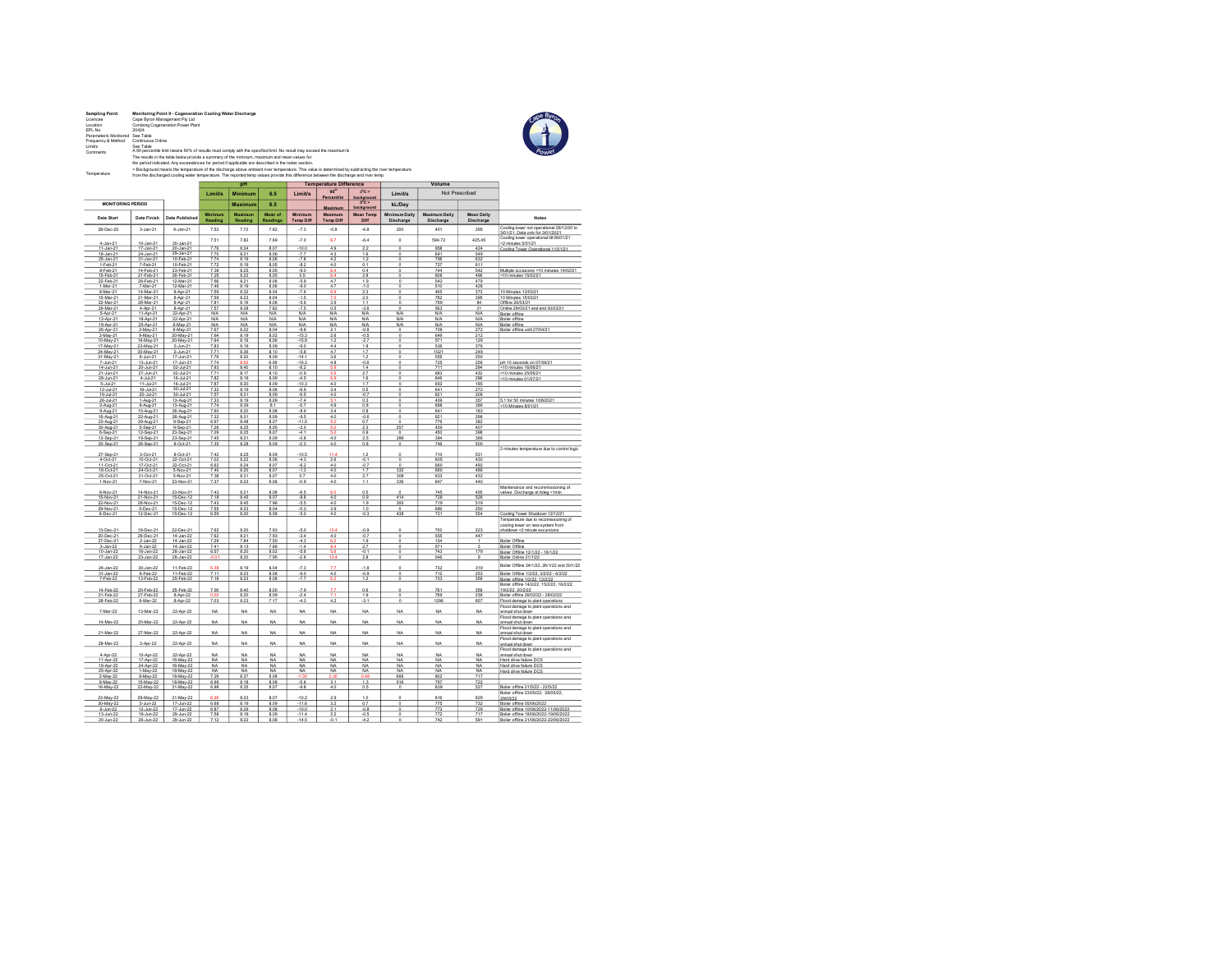| Sampling<br>Licenses<br>Location<br>EPL No<br>Francesco<br>Françaiser<br>ieris Mo<br>cy & Mo                                                                                                                                                                          |                                                                                                                                                                                                                                                                                             | Mondaring Paint 11 - Stockpile S<br>Cape Ryron Management Pty Ltd<br>Condong Cogenezation Pawer Plant<br>92424<br>Routinux – Tri                                                                                                                        | 0                                                                                                                                                                                                                             |                                                    |                                                                                                                                                                                                                                                                                                           |  |
|-----------------------------------------------------------------------------------------------------------------------------------------------------------------------------------------------------------------------------------------------------------------------|---------------------------------------------------------------------------------------------------------------------------------------------------------------------------------------------------------------------------------------------------------------------------------------------|---------------------------------------------------------------------------------------------------------------------------------------------------------------------------------------------------------------------------------------------------------|-------------------------------------------------------------------------------------------------------------------------------------------------------------------------------------------------------------------------------|----------------------------------------------------|-----------------------------------------------------------------------------------------------------------------------------------------------------------------------------------------------------------------------------------------------------------------------------------------------------------|--|
| 3 0<br>so<br>a pi<br>a To                                                                                                                                                                                                                                             |                                                                                                                                                                                                                                                                                             |                                                                                                                                                                                                                                                         |                                                                                                                                                                                                                               |                                                    | ty b                                                                                                                                                                                                                                                                                                      |  |
| Date<br>Thursday, 21 December<br>Friday, 1. January 2021                                                                                                                                                                                                              | 'n                                                                                                                                                                                                                                                                                          | Date<br>Friday, 1. January 2021<br>Systems: 2. January 2021                                                                                                                                                                                             | 600a                                                                                                                                                                                                                          | Tetal (mm)<br>22.1                                 | g                                                                                                                                                                                                                                                                                                         |  |
| $rac{1}{\sqrt{2001}}$<br>$rac{100}{\sqrt{2001}}$<br>l                                                                                                                                                                                                                 |                                                                                                                                                                                                                                                                                             |                                                                                                                                                                                                                                                         | $\frac{600}{100}$                                                                                                                                                                                                             |                                                    |                                                                                                                                                                                                                                                                                                           |  |
|                                                                                                                                                                                                                                                                       | $\frac{9.054}{9.054}$                                                                                                                                                                                                                                                                       |                                                                                                                                                                                                                                                         | 9 00a                                                                                                                                                                                                                         | Ë                                                  | $\frac{1}{2}$                                                                                                                                                                                                                                                                                             |  |
|                                                                                                                                                                                                                                                                       | $\frac{9.051}{9.051}$                                                                                                                                                                                                                                                                       |                                                                                                                                                                                                                                                         | 쁪                                                                                                                                                                                                                             |                                                    |                                                                                                                                                                                                                                                                                                           |  |
|                                                                                                                                                                                                                                                                       | 9 01am<br>9 01am<br>9 01am<br>9 01am<br>9 01am<br>9 01am                                                                                                                                                                                                                                    |                                                                                                                                                                                                                                                         | 9 004<br>9 004<br>9 004<br>9 004<br>9 004<br>9 004                                                                                                                                                                            | E E BE E BE E                                      | 1422422                                                                                                                                                                                                                                                                                                   |  |
|                                                                                                                                                                                                                                                                       |                                                                                                                                                                                                                                                                                             |                                                                                                                                                                                                                                                         | m                                                                                                                                                                                                                             |                                                    |                                                                                                                                                                                                                                                                                                           |  |
|                                                                                                                                                                                                                                                                       | $3014$<br>$3014$<br>$3014$<br>$3014$<br>$3014$<br>$3014$<br>$3014$                                                                                                                                                                                                                          |                                                                                                                                                                                                                                                         | 6 Wa<br>5 00a<br>5 00a<br>5 00a<br>5 00a<br>5 00a                                                                                                                                                                             | Ë                                                  | Ë                                                                                                                                                                                                                                                                                                         |  |
|                                                                                                                                                                                                                                                                       |                                                                                                                                                                                                                                                                                             |                                                                                                                                                                                                                                                         |                                                                                                                                                                                                                               | ü                                                  | ü                                                                                                                                                                                                                                                                                                         |  |
|                                                                                                                                                                                                                                                                       | $rac{35}{100}$                                                                                                                                                                                                                                                                              |                                                                                                                                                                                                                                                         | $rac{1}{2}$                                                                                                                                                                                                                   |                                                    |                                                                                                                                                                                                                                                                                                           |  |
|                                                                                                                                                                                                                                                                       | $\frac{9.054}{9.054}$                                                                                                                                                                                                                                                                       |                                                                                                                                                                                                                                                         | 9 00a                                                                                                                                                                                                                         |                                                    | <b>EXAMPLE</b>                                                                                                                                                                                                                                                                                            |  |
|                                                                                                                                                                                                                                                                       | $rac{9.058}{9.058}$                                                                                                                                                                                                                                                                         |                                                                                                                                                                                                                                                         | 쁪                                                                                                                                                                                                                             |                                                    |                                                                                                                                                                                                                                                                                                           |  |
|                                                                                                                                                                                                                                                                       | 9 01am<br>9 01am<br>9 01am<br>9 01am<br>9 01am<br>9 01am                                                                                                                                                                                                                                    |                                                                                                                                                                                                                                                         | 9 00at<br>9 00at<br>9 00at<br>9 00at<br>9 00at                                                                                                                                                                                | $\frac{1}{2}$                                      |                                                                                                                                                                                                                                                                                                           |  |
|                                                                                                                                                                                                                                                                       |                                                                                                                                                                                                                                                                                             |                                                                                                                                                                                                                                                         |                                                                                                                                                                                                                               |                                                    | $-2222222$                                                                                                                                                                                                                                                                                                |  |
|                                                                                                                                                                                                                                                                       |                                                                                                                                                                                                                                                                                             |                                                                                                                                                                                                                                                         |                                                                                                                                                                                                                               |                                                    |                                                                                                                                                                                                                                                                                                           |  |
|                                                                                                                                                                                                                                                                       | 97544<br>9.0144<br>9.0144<br>9.0144<br>9.0144                                                                                                                                                                                                                                               |                                                                                                                                                                                                                                                         | 6 Wa<br>5 00a<br>5 00a<br>5 00a<br>5 00a<br>5 00a                                                                                                                                                                             | $\frac{1}{2}$                                      | Ë                                                                                                                                                                                                                                                                                                         |  |
|                                                                                                                                                                                                                                                                       |                                                                                                                                                                                                                                                                                             |                                                                                                                                                                                                                                                         |                                                                                                                                                                                                                               | ü                                                  | ü                                                                                                                                                                                                                                                                                                         |  |
|                                                                                                                                                                                                                                                                       | Ē                                                                                                                                                                                                                                                                                           |                                                                                                                                                                                                                                                         | $rac{1}{2}$                                                                                                                                                                                                                   | 普通                                                 | $\frac{1}{2}$                                                                                                                                                                                                                                                                                             |  |
|                                                                                                                                                                                                                                                                       | $\frac{9.054}{9.054}$                                                                                                                                                                                                                                                                       |                                                                                                                                                                                                                                                         | 9 00a                                                                                                                                                                                                                         |                                                    |                                                                                                                                                                                                                                                                                                           |  |
|                                                                                                                                                                                                                                                                       | $\frac{2.051}{2.051}$                                                                                                                                                                                                                                                                       |                                                                                                                                                                                                                                                         | 쁪                                                                                                                                                                                                                             |                                                    |                                                                                                                                                                                                                                                                                                           |  |
|                                                                                                                                                                                                                                                                       | 9 01am<br>9 01am<br>9 01am<br>9 01am<br>9 01am<br>9 01am                                                                                                                                                                                                                                    |                                                                                                                                                                                                                                                         | 9 00at<br>9 00at<br>9 00at<br>9 00at<br>9 00at                                                                                                                                                                                |                                                    | 412年1月11日                                                                                                                                                                                                                                                                                                 |  |
|                                                                                                                                                                                                                                                                       |                                                                                                                                                                                                                                                                                             |                                                                                                                                                                                                                                                         | $\overline{\mathbf{z}}$                                                                                                                                                                                                       |                                                    |                                                                                                                                                                                                                                                                                                           |  |
|                                                                                                                                                                                                                                                                       | $\begin{array}{l} 0.0144 \\ 0.0144 \\ 0.0144 \\ 0.0144 \\ 0.0144 \\ 0.0144 \\ 0.0144 \\ 0.0144 \\ 0.0144 \\ 0.0144 \\ 0.0144 \\ 0.0144 \\ 0.0144 \\ 0.0144 \\ 0.0144 \\ 0.0144 \\ 0.0144 \\ 0.0144 \\ 0.0144 \\ 0.0144 \\ 0.0144 \\ 0.0144 \\ 0.0144 \\ 0.0144 \\ 0.0144 \\ 0.0144 \\ 0.01$ |                                                                                                                                                                                                                                                         | 6 Wa<br>5 00a<br>5 00a<br>5 00a<br>5 00a<br>5 00a                                                                                                                                                                             | Ä                                                  | Ë                                                                                                                                                                                                                                                                                                         |  |
|                                                                                                                                                                                                                                                                       |                                                                                                                                                                                                                                                                                             |                                                                                                                                                                                                                                                         |                                                                                                                                                                                                                               | ü                                                  | ü                                                                                                                                                                                                                                                                                                         |  |
|                                                                                                                                                                                                                                                                       | $rac{35}{100}$                                                                                                                                                                                                                                                                              |                                                                                                                                                                                                                                                         | $\frac{600}{200}$                                                                                                                                                                                                             |                                                    |                                                                                                                                                                                                                                                                                                           |  |
|                                                                                                                                                                                                                                                                       | $\frac{9.054}{9.054}$                                                                                                                                                                                                                                                                       |                                                                                                                                                                                                                                                         | 9 00a                                                                                                                                                                                                                         |                                                    | <b>BEERED</b>                                                                                                                                                                                                                                                                                             |  |
|                                                                                                                                                                                                                                                                       | $rac{9.058}{9.058}$                                                                                                                                                                                                                                                                         |                                                                                                                                                                                                                                                         | 쁪                                                                                                                                                                                                                             |                                                    |                                                                                                                                                                                                                                                                                                           |  |
|                                                                                                                                                                                                                                                                       | 9 01am<br>9 01am<br>9 01am<br>9 01am<br>9 01am<br>9 01am                                                                                                                                                                                                                                    |                                                                                                                                                                                                                                                         | 9 00at<br>9 00at<br>9 00at<br>9 00at<br>9 00at                                                                                                                                                                                | ű                                                  | Ë                                                                                                                                                                                                                                                                                                         |  |
|                                                                                                                                                                                                                                                                       |                                                                                                                                                                                                                                                                                             |                                                                                                                                                                                                                                                         |                                                                                                                                                                                                                               | ä                                                  | Ë                                                                                                                                                                                                                                                                                                         |  |
|                                                                                                                                                                                                                                                                       | 97744                                                                                                                                                                                                                                                                                       |                                                                                                                                                                                                                                                         |                                                                                                                                                                                                                               | man and an                                         | Ë                                                                                                                                                                                                                                                                                                         |  |
|                                                                                                                                                                                                                                                                       |                                                                                                                                                                                                                                                                                             |                                                                                                                                                                                                                                                         | 6 Wa<br>5 00a<br>5 00a<br>5 00a<br>5 00a<br>5 00a                                                                                                                                                                             | ii<br>!!                                           | ü                                                                                                                                                                                                                                                                                                         |  |
|                                                                                                                                                                                                                                                                       | Ē                                                                                                                                                                                                                                                                                           |                                                                                                                                                                                                                                                         | $rac{1}{2}$                                                                                                                                                                                                                   |                                                    |                                                                                                                                                                                                                                                                                                           |  |
|                                                                                                                                                                                                                                                                       |                                                                                                                                                                                                                                                                                             |                                                                                                                                                                                                                                                         |                                                                                                                                                                                                                               | ĭ                                                  | $\frac{11}{12}$                                                                                                                                                                                                                                                                                           |  |
|                                                                                                                                                                                                                                                                       | $\frac{9.054}{9.054}$                                                                                                                                                                                                                                                                       |                                                                                                                                                                                                                                                         | 9 00a                                                                                                                                                                                                                         | $\frac{1}{12}$                                     | Ë                                                                                                                                                                                                                                                                                                         |  |
|                                                                                                                                                                                                                                                                       | $\frac{2.051}{2.051}$                                                                                                                                                                                                                                                                       |                                                                                                                                                                                                                                                         | 5.00                                                                                                                                                                                                                          |                                                    |                                                                                                                                                                                                                                                                                                           |  |
|                                                                                                                                                                                                                                                                       | 9 01am<br>9 01am<br>9 01am<br>9 01am<br>9 01am<br>9 01am                                                                                                                                                                                                                                    |                                                                                                                                                                                                                                                         | 9 004<br>9 004<br>9 004<br>9 004<br>9 004<br>9 004                                                                                                                                                                            |                                                    | $\frac{1}{2}$                                                                                                                                                                                                                                                                                             |  |
|                                                                                                                                                                                                                                                                       |                                                                                                                                                                                                                                                                                             |                                                                                                                                                                                                                                                         | $\overline{\infty}$                                                                                                                                                                                                           |                                                    |                                                                                                                                                                                                                                                                                                           |  |
|                                                                                                                                                                                                                                                                       | $\begin{array}{l} 0.0144 \\ 0.0144 \\ 0.0144 \\ 0.0144 \\ 0.0144 \\ 0.0144 \\ 0.0144 \\ 0.0144 \\ 0.0144 \\ 0.0144 \\ 0.0144 \\ 0.0144 \\ 0.0144 \\ 0.0144 \\ 0.0144 \\ 0.0144 \\ 0.0144 \\ 0.0144 \\ 0.0144 \\ 0.0144 \\ 0.0144 \\ 0.0144 \\ 0.0144 \\ 0.0144 \\ 0.0144 \\ 0.0144 \\ 0.01$ |                                                                                                                                                                                                                                                         | 6 Wa<br>5 00a<br>5 00a<br>5 00a<br>5 00a<br>5 00a                                                                                                                                                                             | i                                                  | Ë                                                                                                                                                                                                                                                                                                         |  |
|                                                                                                                                                                                                                                                                       |                                                                                                                                                                                                                                                                                             |                                                                                                                                                                                                                                                         |                                                                                                                                                                                                                               | ü                                                  | ü                                                                                                                                                                                                                                                                                                         |  |
|                                                                                                                                                                                                                                                                       | $rac{35}{100}$                                                                                                                                                                                                                                                                              |                                                                                                                                                                                                                                                         | $rac{1}{2}$                                                                                                                                                                                                                   | Ë                                                  |                                                                                                                                                                                                                                                                                                           |  |
|                                                                                                                                                                                                                                                                       | $\frac{9.054}{9.054}$                                                                                                                                                                                                                                                                       |                                                                                                                                                                                                                                                         | 9 00a                                                                                                                                                                                                                         | Ë                                                  | $\frac{1}{12}$                                                                                                                                                                                                                                                                                            |  |
|                                                                                                                                                                                                                                                                       |                                                                                                                                                                                                                                                                                             |                                                                                                                                                                                                                                                         | $rac{9.00}{9.00}$                                                                                                                                                                                                             |                                                    |                                                                                                                                                                                                                                                                                                           |  |
|                                                                                                                                                                                                                                                                       | 9 01am<br>9 01am<br>9 01am<br>9 01am<br>9 01am<br>9 01am                                                                                                                                                                                                                                    |                                                                                                                                                                                                                                                         | 9 004<br>9 004<br>9 004<br>9 004<br>9 004<br>9 004                                                                                                                                                                            | 11<br>11<br>11<br>11<br>11                         | $\frac{1}{2}$                                                                                                                                                                                                                                                                                             |  |
|                                                                                                                                                                                                                                                                       |                                                                                                                                                                                                                                                                                             |                                                                                                                                                                                                                                                         |                                                                                                                                                                                                                               |                                                    |                                                                                                                                                                                                                                                                                                           |  |
|                                                                                                                                                                                                                                                                       |                                                                                                                                                                                                                                                                                             |                                                                                                                                                                                                                                                         | 6 Wa<br>5 00a<br>5 00a<br>5 00a<br>5 00a<br>5 00a                                                                                                                                                                             | Ë                                                  | Ë                                                                                                                                                                                                                                                                                                         |  |
|                                                                                                                                                                                                                                                                       |                                                                                                                                                                                                                                                                                             |                                                                                                                                                                                                                                                         |                                                                                                                                                                                                                               | ä                                                  | ä                                                                                                                                                                                                                                                                                                         |  |
|                                                                                                                                                                                                                                                                       | $\frac{1}{101}$                                                                                                                                                                                                                                                                             |                                                                                                                                                                                                                                                         | $rac{1}{2}$                                                                                                                                                                                                                   | Ë                                                  |                                                                                                                                                                                                                                                                                                           |  |
|                                                                                                                                                                                                                                                                       | $\frac{9.054}{9.054}$                                                                                                                                                                                                                                                                       |                                                                                                                                                                                                                                                         | 9 00a                                                                                                                                                                                                                         | $\frac{1}{1}$                                      | <b>112</b>                                                                                                                                                                                                                                                                                                |  |
|                                                                                                                                                                                                                                                                       |                                                                                                                                                                                                                                                                                             |                                                                                                                                                                                                                                                         | 쁪                                                                                                                                                                                                                             |                                                    |                                                                                                                                                                                                                                                                                                           |  |
|                                                                                                                                                                                                                                                                       | 9 01am<br>9 01am<br>9 01am<br>9 01am<br>9 01am<br>9 01am                                                                                                                                                                                                                                    |                                                                                                                                                                                                                                                         | 9 004<br>9 004<br>9 004<br>9 004<br>9 004<br>9 004                                                                                                                                                                            | $\frac{1}{2}$                                      | $\frac{1}{2}$                                                                                                                                                                                                                                                                                             |  |
|                                                                                                                                                                                                                                                                       |                                                                                                                                                                                                                                                                                             |                                                                                                                                                                                                                                                         | $\overline{\infty}$                                                                                                                                                                                                           |                                                    |                                                                                                                                                                                                                                                                                                           |  |
|                                                                                                                                                                                                                                                                       | $rac{0}{2}$                                                                                                                                                                                                                                                                                 |                                                                                                                                                                                                                                                         |                                                                                                                                                                                                                               | ii<br>!!                                           | Ë                                                                                                                                                                                                                                                                                                         |  |
|                                                                                                                                                                                                                                                                       | $rac{1}{2}$                                                                                                                                                                                                                                                                                 |                                                                                                                                                                                                                                                         | 6 Wa<br>5 00a<br>5 00a<br>5 00a<br>5 00a<br>5 00a                                                                                                                                                                             |                                                    |                                                                                                                                                                                                                                                                                                           |  |
|                                                                                                                                                                                                                                                                       | $\frac{1}{2}$                                                                                                                                                                                                                                                                               |                                                                                                                                                                                                                                                         |                                                                                                                                                                                                                               | ä                                                  | ü                                                                                                                                                                                                                                                                                                         |  |
|                                                                                                                                                                                                                                                                       |                                                                                                                                                                                                                                                                                             |                                                                                                                                                                                                                                                         | $\frac{600}{1000}$                                                                                                                                                                                                            | ĩ                                                  |                                                                                                                                                                                                                                                                                                           |  |
| 1988: 29 Jan 212<br>2088: 29 Jan 212<br>2088: 1 Jan 212<br>2088: 1 Jan 212<br>2088: 208 Jan 212<br>1 Jan 4 Jan 212<br>1 Jan 4 Jan 212<br>1 Jan 4 Jan 212<br>2088: 6 Jan 212<br>2088: 6 Jan 212<br>2088: 6 Jan 212<br>2088: 6 Jan 212<br>2088: 6 Jan 212<br>2088: 6 Ja | $\frac{9.054}{9.054}$                                                                                                                                                                                                                                                                       | $[10885862, 2018, 2018, 20212, 2018, 20212, 2038, 2038, 2038, 2038, 2038, 2038, 2038, 2038, 2038, 2038, 2038, 2038, 2038, 2038, 2038, 2038, 2038, 2038, 2038, 2038, 2038, 2038, 2038, 2038, 2038, 2038, 2038, 2038, 2038, 203$                          | 9 00a                                                                                                                                                                                                                         | $\frac{27}{14.2}$                                  | ii<br>Haalaa                                                                                                                                                                                                                                                                                              |  |
|                                                                                                                                                                                                                                                                       | 諁                                                                                                                                                                                                                                                                                           |                                                                                                                                                                                                                                                         | 쁪                                                                                                                                                                                                                             |                                                    | È                                                                                                                                                                                                                                                                                                         |  |
|                                                                                                                                                                                                                                                                       | ik (m.s.)<br>9. O'List<br>9. O'List                                                                                                                                                                                                                                                         |                                                                                                                                                                                                                                                         | $rac{6.004}{8.004}$                                                                                                                                                                                                           | ii<br>H                                            |                                                                                                                                                                                                                                                                                                           |  |
|                                                                                                                                                                                                                                                                       |                                                                                                                                                                                                                                                                                             |                                                                                                                                                                                                                                                         |                                                                                                                                                                                                                               |                                                    |                                                                                                                                                                                                                                                                                                           |  |
|                                                                                                                                                                                                                                                                       | $\frac{1}{2}$                                                                                                                                                                                                                                                                               | 1980 - 14 Anii 15 Anii 16 Anii 17 Anii 18 Anii 190<br>1910 - 15 Anii 17 Anii 180<br>1911 - 15 Anii 17 Anii 180<br>1910 - 15 Anii 191<br>1910 - 14 Anii 191<br>1910 - 14 Anii 191<br>1910 - 14 Anii 191<br>That<br>Frida                                 | 6 ma<br>9 00a<br>9 00a<br>9 00a<br>9 00a<br>9 00a                                                                                                                                                                             | $\frac{1}{10}$                                     | ii<br>11                                                                                                                                                                                                                                                                                                  |  |
|                                                                                                                                                                                                                                                                       | $rac{1}{201}$                                                                                                                                                                                                                                                                               | Tur                                                                                                                                                                                                                                                     |                                                                                                                                                                                                                               | ii<br>18                                           | i                                                                                                                                                                                                                                                                                                         |  |
| Antonino del Alego<br>Translav, 22 Jan 2021<br>Iday, 23 Jan 2021<br>Michel, 24 Jan 2021                                                                                                                                                                               | $\frac{9 \text{ cm}}{9 \text{ cm}}$                                                                                                                                                                                                                                                         |                                                                                                                                                                                                                                                         | $rac{6}{9}$ CO-                                                                                                                                                                                                               |                                                    | H                                                                                                                                                                                                                                                                                                         |  |
|                                                                                                                                                                                                                                                                       | $\frac{9.054}{9.054}$                                                                                                                                                                                                                                                                       |                                                                                                                                                                                                                                                         | 9 00a                                                                                                                                                                                                                         | $\frac{11}{114}$ $\frac{11}{114}$ $\frac{11}{114}$ | ii<br>ii                                                                                                                                                                                                                                                                                                  |  |
|                                                                                                                                                                                                                                                                       |                                                                                                                                                                                                                                                                                             |                                                                                                                                                                                                                                                         | $rac{9.00}{9.00}$                                                                                                                                                                                                             |                                                    |                                                                                                                                                                                                                                                                                                           |  |
|                                                                                                                                                                                                                                                                       | 9.01am<br>9.01am<br>9.01am<br>9.01am<br>9.01am<br>9.01am                                                                                                                                                                                                                                    |                                                                                                                                                                                                                                                         | 9 004 9 004 9 004 9 004 9 004 9 004 9 004 9 004 9 004 9 004 9 004 9 004 9 004 9 004 9 004 9 004 9 004 9 004 9 004 9 004 9 004 9 004 9 004 9 004 9 004 9 004 9 004 9 004 9 004 9 004 9 004 9 004 9 004 9 004 9 004 9 004 9 004 | 41.13.14.15                                        | 14日 14日                                                                                                                                                                                                                                                                                                   |  |
|                                                                                                                                                                                                                                                                       |                                                                                                                                                                                                                                                                                             |                                                                                                                                                                                                                                                         |                                                                                                                                                                                                                               |                                                    |                                                                                                                                                                                                                                                                                                           |  |
|                                                                                                                                                                                                                                                                       |                                                                                                                                                                                                                                                                                             |                                                                                                                                                                                                                                                         |                                                                                                                                                                                                                               |                                                    | Ë                                                                                                                                                                                                                                                                                                         |  |
|                                                                                                                                                                                                                                                                       | 97744                                                                                                                                                                                                                                                                                       |                                                                                                                                                                                                                                                         | 6 White<br>9 00a<br>9 00a<br>9 00a<br>9 00a<br>9 00a                                                                                                                                                                          |                                                    | Ë                                                                                                                                                                                                                                                                                                         |  |
|                                                                                                                                                                                                                                                                       | ÷                                                                                                                                                                                                                                                                                           |                                                                                                                                                                                                                                                         | $rac{1}{100}$                                                                                                                                                                                                                 | ij                                                 | ü                                                                                                                                                                                                                                                                                                         |  |
|                                                                                                                                                                                                                                                                       | $\frac{9.054}{9.0544}$                                                                                                                                                                                                                                                                      |                                                                                                                                                                                                                                                         | 9 00an<br>9 00an<br>9 00an                                                                                                                                                                                                    | 14<br>14<br>14                                     | ii<br>ii                                                                                                                                                                                                                                                                                                  |  |
|                                                                                                                                                                                                                                                                       |                                                                                                                                                                                                                                                                                             |                                                                                                                                                                                                                                                         | $rac{9.00}{9.00}$                                                                                                                                                                                                             |                                                    |                                                                                                                                                                                                                                                                                                           |  |
|                                                                                                                                                                                                                                                                       | 9.01am<br>9.01am<br>9.01am<br>9.01am<br>9.01am<br>9.01am                                                                                                                                                                                                                                    |                                                                                                                                                                                                                                                         |                                                                                                                                                                                                                               | $\frac{1}{2}$                                      |                                                                                                                                                                                                                                                                                                           |  |
|                                                                                                                                                                                                                                                                       |                                                                                                                                                                                                                                                                                             |                                                                                                                                                                                                                                                         | 9 004 9 004 9 004 9 004 9 004 9 004 9 004 9 004 9 004 9 004 9 004 9 004 9 004 9 004 9 004 9 004 9 004 9 004 9 004 9 004 9 004 9 004 9 004 9 004 9 004 9 004 9 004 9 004 9 004 9 004 9 004 9 004 9 004 9 004 9 004 9 004 9 004 |                                                    | <b>ARCHITECT</b>                                                                                                                                                                                                                                                                                          |  |
|                                                                                                                                                                                                                                                                       |                                                                                                                                                                                                                                                                                             |                                                                                                                                                                                                                                                         |                                                                                                                                                                                                                               |                                                    | Ë                                                                                                                                                                                                                                                                                                         |  |
|                                                                                                                                                                                                                                                                       |                                                                                                                                                                                                                                                                                             |                                                                                                                                                                                                                                                         | 6 104<br>9 204<br>9 204<br>9 204<br>9 204<br>9 204                                                                                                                                                                            | $\frac{16}{24}$ $\frac{16}{24}$ $\frac{16}{24}$    | Ä                                                                                                                                                                                                                                                                                                         |  |
|                                                                                                                                                                                                                                                                       | Ē                                                                                                                                                                                                                                                                                           |                                                                                                                                                                                                                                                         | $rac{1}{8004}$                                                                                                                                                                                                                |                                                    |                                                                                                                                                                                                                                                                                                           |  |
|                                                                                                                                                                                                                                                                       |                                                                                                                                                                                                                                                                                             |                                                                                                                                                                                                                                                         |                                                                                                                                                                                                                               | $\frac{11}{10}$                                    | i                                                                                                                                                                                                                                                                                                         |  |
|                                                                                                                                                                                                                                                                       | $\frac{9.054}{9.054}$                                                                                                                                                                                                                                                                       |                                                                                                                                                                                                                                                         | 9 00an<br>9 00an<br>9 00an                                                                                                                                                                                                    | 14<br>14<br>14                                     | ii<br>ii                                                                                                                                                                                                                                                                                                  |  |
|                                                                                                                                                                                                                                                                       |                                                                                                                                                                                                                                                                                             |                                                                                                                                                                                                                                                         | $rac{100}{100}$                                                                                                                                                                                                               |                                                    |                                                                                                                                                                                                                                                                                                           |  |
|                                                                                                                                                                                                                                                                       | 9.01am<br>9.01am<br>9.01am<br>9.01am<br>9.01am<br>9.01am                                                                                                                                                                                                                                    |                                                                                                                                                                                                                                                         | 9 00at<br>9 00at<br>9 00at<br>9 00at<br>9 00at                                                                                                                                                                                | 11 12 14 15 16                                     | $\frac{2}{3}$ = $\frac{1}{3}$ = $\frac{1}{3}$ = $\frac{1}{3}$ = $\frac{1}{3}$ = $\frac{1}{3}$ = $\frac{1}{3}$ = $\frac{1}{3}$ = $\frac{1}{3}$ = $\frac{1}{3}$ = $\frac{1}{3}$ = $\frac{1}{3}$ = $\frac{1}{3}$ = $\frac{1}{3}$ = $\frac{1}{3}$ = $\frac{1}{3}$ = $\frac{1}{3}$ = $\frac{1}{3}$ = $\frac{1$ |  |
|                                                                                                                                                                                                                                                                       |                                                                                                                                                                                                                                                                                             |                                                                                                                                                                                                                                                         | 200                                                                                                                                                                                                                           |                                                    |                                                                                                                                                                                                                                                                                                           |  |
|                                                                                                                                                                                                                                                                       | 97744                                                                                                                                                                                                                                                                                       |                                                                                                                                                                                                                                                         | 6 What<br>5 00at<br>5 00at<br>6 00at<br>5 00at<br>5 00at                                                                                                                                                                      | ii<br>14                                           | Ë                                                                                                                                                                                                                                                                                                         |  |
|                                                                                                                                                                                                                                                                       |                                                                                                                                                                                                                                                                                             |                                                                                                                                                                                                                                                         |                                                                                                                                                                                                                               | ã                                                  | Ë                                                                                                                                                                                                                                                                                                         |  |
|                                                                                                                                                                                                                                                                       | ik (Mar<br>9 O'Libri                                                                                                                                                                                                                                                                        | Souther, 33 Seconds<br>and 2011 $\sim$ 100 Seconds (1931)<br>Tanakan, 33 Seconds (1931)<br>Tanakan, 33 Seconds (1932)<br>Tanakan, 33 Seconds (1932)<br>Tanakan, 33 Seconds (1933)<br>Tanakan, 34 Seconds (1933)<br>Tanakan, 4 Seconds (1933)<br>Tanakan | $rac{1}{2}$                                                                                                                                                                                                                   | ĭ                                                  | õ                                                                                                                                                                                                                                                                                                         |  |
| Thursday, 7 Oktober, June<br>Friday, 8 Oktober 2021<br>Saturday, 9 Oktober 2021<br>Sunday, 11 Oktober 2021<br>Monday, 11 Oktober 2021<br>Tuesday, 11 Oktober 2021                                                                                                     | 9.01ac<br>9.01ac<br>9.01ac                                                                                                                                                                                                                                                                  | Financia: 3 October 2021<br>Sunday, 31 October 2021<br>Minday, 31 October 2021<br>Tuesday, 12 October 2021<br>Wednesday, 13 October 20                                                                                                                  | 9:00am<br>9:00am<br>9:00am<br>9:00am                                                                                                                                                                                          | i                                                  | $\frac{1}{2}$                                                                                                                                                                                                                                                                                             |  |
|                                                                                                                                                                                                                                                                       |                                                                                                                                                                                                                                                                                             |                                                                                                                                                                                                                                                         |                                                                                                                                                                                                                               |                                                    |                                                                                                                                                                                                                                                                                                           |  |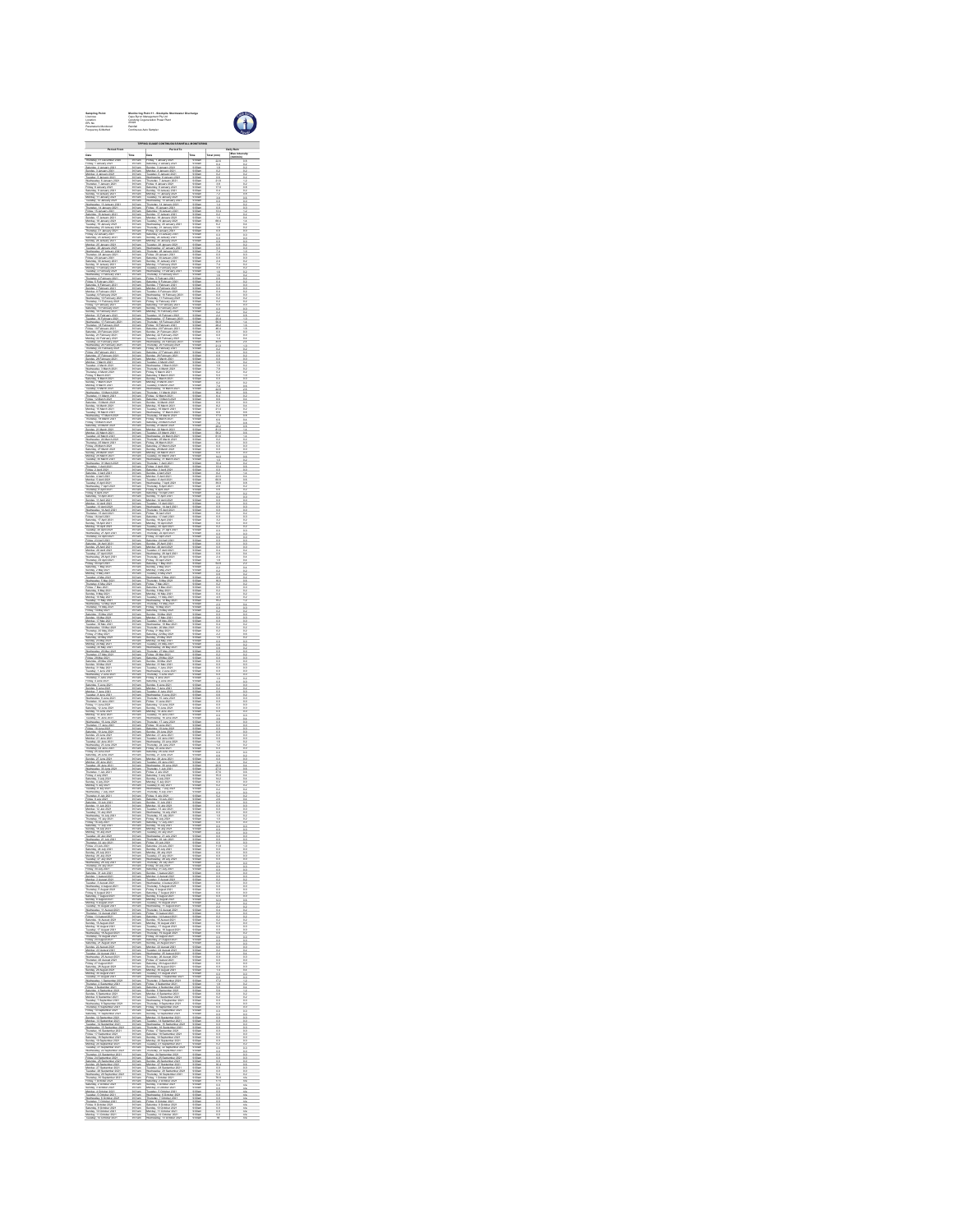| ampung<br>Katikan<br>PL No<br>Waliona | woodsuring Point 11 - Stockpille S<br>Cape Syron Management Pty Ltd<br>Condong Cogeneration Power Plant<br>Rainfall<br>Rainfall<br>$\mathbf 1$ |                                  |                                                                                                                                                                                                                                                                                             |                                                                                                                                                                                                                                |                    |  |  |  |
|---------------------------------------|------------------------------------------------------------------------------------------------------------------------------------------------|----------------------------------|---------------------------------------------------------------------------------------------------------------------------------------------------------------------------------------------------------------------------------------------------------------------------------------------|--------------------------------------------------------------------------------------------------------------------------------------------------------------------------------------------------------------------------------|--------------------|--|--|--|
|                                       |                                                                                                                                                | Period To                        |                                                                                                                                                                                                                                                                                             |                                                                                                                                                                                                                                |                    |  |  |  |
|                                       |                                                                                                                                                | Date<br>That<br>Single<br>Single |                                                                                                                                                                                                                                                                                             | 14                                                                                                                                                                                                                             | ily Rain<br>Mas In |  |  |  |
|                                       | $rac{1}{200}$                                                                                                                                  | 140                              | $\begin{array}{c} 0.014 \\ 0.024 \\ 0.034 \\ 0.034 \\ 0.034 \\ 0.034 \\ 0.034 \\ 0.034 \end{array}$                                                                                                                                                                                         | à                                                                                                                                                                                                                              |                    |  |  |  |
|                                       |                                                                                                                                                |                                  |                                                                                                                                                                                                                                                                                             |                                                                                                                                                                                                                                |                    |  |  |  |
|                                       | 901am<br>901am<br>901am<br>901am<br>901am                                                                                                      |                                  |                                                                                                                                                                                                                                                                                             | 品語には                                                                                                                                                                                                                           |                    |  |  |  |
|                                       |                                                                                                                                                |                                  |                                                                                                                                                                                                                                                                                             |                                                                                                                                                                                                                                | $\frac{1}{12}$     |  |  |  |
|                                       |                                                                                                                                                |                                  | $rac{6.0043}{0.043}$                                                                                                                                                                                                                                                                        | ă                                                                                                                                                                                                                              | $\frac{1}{12}$     |  |  |  |
|                                       |                                                                                                                                                |                                  | $\begin{array}{l} 0.0048 \\ 0.0048 \\ 0.0048 \\ 0.0048 \\ 0.0048 \\ 0.0048 \\ 0.0048 \end{array}$                                                                                                                                                                                           | i                                                                                                                                                                                                                              |                    |  |  |  |
|                                       |                                                                                                                                                |                                  |                                                                                                                                                                                                                                                                                             |                                                                                                                                                                                                                                |                    |  |  |  |
|                                       |                                                                                                                                                |                                  | $\begin{array}{r} 1.0043 \\ 0.0043 \\ 0.0043 \\ 0.0043 \\ 0.0043 \\ \end{array}$                                                                                                                                                                                                            | ii<br>H                                                                                                                                                                                                                        |                    |  |  |  |
|                                       | $\begin{array}{c}\n0.074 \\ 0.074 \\ 0.074 \\ 0.074 \\ 0.074 \\ 0.074 \\ 0.074\n\end{array}$                                                   |                                  | 9:00am<br>9:00am<br>9:00am<br>9:00am                                                                                                                                                                                                                                                        |                                                                                                                                                                                                                                |                    |  |  |  |
|                                       |                                                                                                                                                |                                  |                                                                                                                                                                                                                                                                                             | û                                                                                                                                                                                                                              | ů                  |  |  |  |
|                                       | 901am<br>901am<br>901am<br>901am<br>901am                                                                                                      |                                  | 9 00am<br>9 00am<br>9 00am<br>9 00am<br>9 00am<br>9 00am                                                                                                                                                                                                                                    | ĵ                                                                                                                                                                                                                              | î                  |  |  |  |
|                                       |                                                                                                                                                |                                  |                                                                                                                                                                                                                                                                                             | $\frac{1}{12}$                                                                                                                                                                                                                 | $\frac{1}{12}$     |  |  |  |
|                                       | 30144<br>30144<br>30144<br>30144 30144<br>30144 30144                                                                                          |                                  | $rac{6.0043}{0.043}$                                                                                                                                                                                                                                                                        |                                                                                                                                                                                                                                | ÷                  |  |  |  |
|                                       |                                                                                                                                                |                                  | $\begin{array}{r} 0.0041 \\ 0.0041 \\ 0.0041 \\ 0.0041 \\ 0.0041 \\ 0.0041 \\ 0.0041 \\ 0.0041 \\ 0.0041 \\ 0.0041 \\ 0.0041 \\ 0.0041 \\ 0.0041 \\ 0.0041 \\ 0.0041 \\ 0.0041 \\ 0.0041 \\ 0.0041 \\ 0.0041 \\ 0.0041 \\ 0.0041 \\ 0.0041 \\ 0.0041 \\ 0.0041 \\ 0.0041 \\ 0.0041 \\ 0.00$ | 147222                                                                                                                                                                                                                         | 芸芸                 |  |  |  |
|                                       |                                                                                                                                                |                                  |                                                                                                                                                                                                                                                                                             |                                                                                                                                                                                                                                |                    |  |  |  |
|                                       |                                                                                                                                                |                                  | 6 What<br>9 DDan<br>9 DDan<br>9 DDan                                                                                                                                                                                                                                                        |                                                                                                                                                                                                                                | <b>EXAMPLE</b>     |  |  |  |
|                                       | $\frac{9.054}{9.054}$                                                                                                                          |                                  | 9 00an<br>9 00an<br>9 00an                                                                                                                                                                                                                                                                  |                                                                                                                                                                                                                                |                    |  |  |  |
|                                       |                                                                                                                                                |                                  |                                                                                                                                                                                                                                                                                             |                                                                                                                                                                                                                                |                    |  |  |  |
|                                       | 901am<br>901am<br>901am<br>901am<br>901am                                                                                                      |                                  | 9 00am<br>9 00am<br>9 00am<br>9 00am<br>9 00am<br>9 00am                                                                                                                                                                                                                                    | $A + 0.4$<br>$A + 0.4$<br>$A + 0.4$<br>$A + 0.4$                                                                                                                                                                               | $\frac{1}{2}$      |  |  |  |
|                                       |                                                                                                                                                |                                  |                                                                                                                                                                                                                                                                                             |                                                                                                                                                                                                                                |                    |  |  |  |
|                                       | $rac{1}{2}$                                                                                                                                    |                                  | $rac{6.0043}{0.043}$                                                                                                                                                                                                                                                                        |                                                                                                                                                                                                                                |                    |  |  |  |
|                                       | 9.0 m<br>9.0 m<br>9.0 m<br>9.0 m<br>9.0 m<br>9.0 m                                                                                             |                                  | $\begin{array}{l} 0.0048 \\ 0.0048 \\ 0.0048 \\ 0.0048 \\ 0.0048 \\ 0.0048 \\ 0.0048 \end{array}$                                                                                                                                                                                           | in a series                                                                                                                                                                                                                    |                    |  |  |  |
|                                       |                                                                                                                                                |                                  |                                                                                                                                                                                                                                                                                             |                                                                                                                                                                                                                                |                    |  |  |  |
|                                       | $rac{1}{100}$                                                                                                                                  |                                  | $rac{1}{8}$                                                                                                                                                                                                                                                                                 |                                                                                                                                                                                                                                |                    |  |  |  |
|                                       | $\frac{9.054}{9.054}$                                                                                                                          |                                  | 9:00am<br>9:00am<br>9:00am<br>9:00am                                                                                                                                                                                                                                                        | Ë                                                                                                                                                                                                                              | <b>ENGINEER</b>    |  |  |  |
|                                       |                                                                                                                                                |                                  |                                                                                                                                                                                                                                                                                             | H                                                                                                                                                                                                                              |                    |  |  |  |
|                                       | 901am<br>901am<br>901am<br>901am<br>901am                                                                                                      |                                  | 9 00am<br>9 00am<br>9 00am<br>9 00am<br>9 00am<br>9 00am                                                                                                                                                                                                                                    | <b>ESSED</b>                                                                                                                                                                                                                   | <b>112222</b>      |  |  |  |
|                                       |                                                                                                                                                |                                  |                                                                                                                                                                                                                                                                                             |                                                                                                                                                                                                                                |                    |  |  |  |
|                                       |                                                                                                                                                |                                  |                                                                                                                                                                                                                                                                                             | 1.4 2.4 2.5                                                                                                                                                                                                                    |                    |  |  |  |
|                                       | amar<br>901an<br>901an<br>901an<br>901an<br>901an                                                                                              |                                  |                                                                                                                                                                                                                                                                                             |                                                                                                                                                                                                                                |                    |  |  |  |
|                                       |                                                                                                                                                |                                  |                                                                                                                                                                                                                                                                                             | ä                                                                                                                                                                                                                              | 计算法计算法             |  |  |  |
|                                       | $rac{1}{100}$                                                                                                                                  |                                  | $\frac{1}{1000}$                                                                                                                                                                                                                                                                            |                                                                                                                                                                                                                                |                    |  |  |  |
|                                       | $\begin{array}{c}\n0.074 \\ 0.074 \\ 0.074 \\ 0.074 \\ 0.074 \\ 0.074 \\ 0.074\n\end{array}$                                                   |                                  | 9 00an<br>9 00an<br>9 00an                                                                                                                                                                                                                                                                  | $\frac{1}{2}$                                                                                                                                                                                                                  | 1122年11月           |  |  |  |
|                                       |                                                                                                                                                |                                  |                                                                                                                                                                                                                                                                                             |                                                                                                                                                                                                                                |                    |  |  |  |
|                                       |                                                                                                                                                |                                  |                                                                                                                                                                                                                                                                                             |                                                                                                                                                                                                                                |                    |  |  |  |
|                                       | 901am<br>901am<br>901am<br>901am<br>901am                                                                                                      |                                  | 9 00am<br>9 00am<br>9 00am<br>9 00am<br>9 00am<br>9 00am                                                                                                                                                                                                                                    | š                                                                                                                                                                                                                              |                    |  |  |  |
|                                       |                                                                                                                                                |                                  |                                                                                                                                                                                                                                                                                             | a.                                                                                                                                                                                                                             |                    |  |  |  |
|                                       | $\frac{8 \text{mu}}{801 \text{mu}}$                                                                                                            |                                  | $rac{6.0043}{0.043}$                                                                                                                                                                                                                                                                        |                                                                                                                                                                                                                                | <b>EXAMPLE</b>     |  |  |  |
|                                       | $\begin{array}{c} 0.0748 \\ 0.0748 \\ 0.0748 \\ 0.0748 \\ 0.0748 \\ 0.0148 \\ 0.0148 \\ \end{array}$                                           |                                  | $\begin{array}{l} 0.0048 \\ 0.0048 \\ 0.0048 \\ 0.0048 \\ 0.0048 \\ 0.0048 \\ 0.0048 \end{array}$                                                                                                                                                                                           | 22322                                                                                                                                                                                                                          |                    |  |  |  |
|                                       | $rac{1}{100}$                                                                                                                                  |                                  | i oou                                                                                                                                                                                                                                                                                       | Ë                                                                                                                                                                                                                              |                    |  |  |  |
|                                       |                                                                                                                                                |                                  |                                                                                                                                                                                                                                                                                             |                                                                                                                                                                                                                                |                    |  |  |  |
|                                       | $\frac{9.054}{9.054}$                                                                                                                          |                                  | 9 00an<br>9 00an<br>9 00an                                                                                                                                                                                                                                                                  | ă                                                                                                                                                                                                                              |                    |  |  |  |
|                                       | 901am<br>901am<br>901am<br>901am<br>901am                                                                                                      |                                  |                                                                                                                                                                                                                                                                                             | 11日 12日 12日 12日                                                                                                                                                                                                                | <b>MANUFACTURE</b> |  |  |  |
|                                       |                                                                                                                                                |                                  |                                                                                                                                                                                                                                                                                             |                                                                                                                                                                                                                                |                    |  |  |  |
|                                       |                                                                                                                                                |                                  |                                                                                                                                                                                                                                                                                             | 135.                                                                                                                                                                                                                           |                    |  |  |  |
|                                       |                                                                                                                                                |                                  |                                                                                                                                                                                                                                                                                             | <b>EXECUTE</b>                                                                                                                                                                                                                 | <b>RESIDENT</b>    |  |  |  |
|                                       |                                                                                                                                                |                                  |                                                                                                                                                                                                                                                                                             |                                                                                                                                                                                                                                |                    |  |  |  |
|                                       | $rac{1}{100}$                                                                                                                                  |                                  | $rac{1}{8}$<br>$rac{1}{204}$<br>$rac{1}{204}$                                                                                                                                                                                                                                               |                                                                                                                                                                                                                                |                    |  |  |  |
|                                       |                                                                                                                                                |                                  |                                                                                                                                                                                                                                                                                             | 122221244                                                                                                                                                                                                                      | <b>1122112</b>     |  |  |  |
|                                       | $\frac{9.054}{9.054}$                                                                                                                          |                                  | 9 00an<br>9 00an<br>9 00an                                                                                                                                                                                                                                                                  |                                                                                                                                                                                                                                |                    |  |  |  |
|                                       | 901am<br>901am<br>901am<br>901am<br>901am                                                                                                      |                                  | 9 00am<br>9 00am<br>9 00am<br>9 00am<br>9 00am<br>9 00am                                                                                                                                                                                                                                    |                                                                                                                                                                                                                                |                    |  |  |  |
|                                       |                                                                                                                                                |                                  |                                                                                                                                                                                                                                                                                             | 苔丝苔                                                                                                                                                                                                                            |                    |  |  |  |
|                                       |                                                                                                                                                |                                  |                                                                                                                                                                                                                                                                                             | $\frac{1}{1}$                                                                                                                                                                                                                  |                    |  |  |  |
|                                       | $\frac{4 \text{ M} \cdot \text{M}}{8 \text{ M} \cdot \text{M}}$                                                                                |                                  | $rac{6.0043}{0.043}$                                                                                                                                                                                                                                                                        |                                                                                                                                                                                                                                | Ë                  |  |  |  |
|                                       | $rac{1}{2}$ (max)<br>$rac{1}{2}$ (max)<br>$rac{1}{2}$ (max)<br>$rac{1}{2}$ (max)                                                               |                                  | $+ 00a$                                                                                                                                                                                                                                                                                     | $-11.8$                                                                                                                                                                                                                        | 品                  |  |  |  |
|                                       |                                                                                                                                                |                                  | i oou                                                                                                                                                                                                                                                                                       |                                                                                                                                                                                                                                |                    |  |  |  |
|                                       |                                                                                                                                                |                                  |                                                                                                                                                                                                                                                                                             | 哲学                                                                                                                                                                                                                             |                    |  |  |  |
|                                       | $\begin{array}{c} 0.0746 \\ 0.0746 \\ 0.0746 \\ 0.0746 \\ 0.0746 \end{array}$                                                                  |                                  | 9:00am<br>9:00am<br>9:00am<br>9:00am                                                                                                                                                                                                                                                        | ů                                                                                                                                                                                                                              | 山口口口口口             |  |  |  |
|                                       |                                                                                                                                                |                                  | $\frac{9.004}{2004}$                                                                                                                                                                                                                                                                        | i<br>11                                                                                                                                                                                                                        | 上海道                |  |  |  |
|                                       | 9 01am<br>9 01am<br>9 01am<br>9 01am<br>9 01am<br>9 01am                                                                                       |                                  | s Wan<br>9 DDan<br>9 DDan                                                                                                                                                                                                                                                                   | in the second second to the second second to the second second to the control of the second second to the second second second to the second second second to the second second second second second second second second seco | Ë                  |  |  |  |
|                                       |                                                                                                                                                |                                  |                                                                                                                                                                                                                                                                                             |                                                                                                                                                                                                                                |                    |  |  |  |
|                                       |                                                                                                                                                |                                  |                                                                                                                                                                                                                                                                                             |                                                                                                                                                                                                                                |                    |  |  |  |
|                                       | a mar<br>9 01am<br>9 01am                                                                                                                      |                                  | - MORT<br>6 Maar<br>9 DDan<br>9 DDan                                                                                                                                                                                                                                                        | <b>BELLEY</b>                                                                                                                                                                                                                  |                    |  |  |  |
|                                       |                                                                                                                                                |                                  | 6 1044<br>9 2044<br>9 2044<br>9 2044                                                                                                                                                                                                                                                        |                                                                                                                                                                                                                                |                    |  |  |  |
|                                       |                                                                                                                                                |                                  |                                                                                                                                                                                                                                                                                             |                                                                                                                                                                                                                                |                    |  |  |  |
|                                       | 9014                                                                                                                                           |                                  | 9 00an<br>9 00an<br>9 00an                                                                                                                                                                                                                                                                  | ă                                                                                                                                                                                                                              |                    |  |  |  |
|                                       | 901am<br>901am<br>901am<br>901am<br>901am<br>901am<br>901am                                                                                    |                                  |                                                                                                                                                                                                                                                                                             |                                                                                                                                                                                                                                |                    |  |  |  |
|                                       |                                                                                                                                                |                                  |                                                                                                                                                                                                                                                                                             | i                                                                                                                                                                                                                              | ii an an air       |  |  |  |
|                                       |                                                                                                                                                |                                  | 200                                                                                                                                                                                                                                                                                         | 52                                                                                                                                                                                                                             |                    |  |  |  |
|                                       |                                                                                                                                                |                                  |                                                                                                                                                                                                                                                                                             |                                                                                                                                                                                                                                | ii<br>U            |  |  |  |
|                                       | 901am<br>901am<br>901am<br>901am<br>901am<br>901am<br>901am                                                                                    |                                  |                                                                                                                                                                                                                                                                                             | 10 14 11 12 22                                                                                                                                                                                                                 | H                  |  |  |  |
|                                       | $\frac{4754}{80746}$                                                                                                                           |                                  |                                                                                                                                                                                                                                                                                             |                                                                                                                                                                                                                                |                    |  |  |  |
|                                       |                                                                                                                                                |                                  |                                                                                                                                                                                                                                                                                             | 第2巻                                                                                                                                                                                                                            |                    |  |  |  |
|                                       | $\frac{9.054}{9.0544}$                                                                                                                         |                                  | 9 00am<br>9 00am<br>9 00am<br>9 00am                                                                                                                                                                                                                                                        |                                                                                                                                                                                                                                |                    |  |  |  |
|                                       | 901am<br>901am<br>901am<br>901am<br>901am<br>901am<br>901am                                                                                    |                                  |                                                                                                                                                                                                                                                                                             |                                                                                                                                                                                                                                |                    |  |  |  |
|                                       |                                                                                                                                                |                                  |                                                                                                                                                                                                                                                                                             | $rac{1}{44}$<br>$rac{1}{44}$<br>$rac{1}{44}$                                                                                                                                                                                   | $\frac{1}{2}$      |  |  |  |
|                                       |                                                                                                                                                |                                  | 200                                                                                                                                                                                                                                                                                         | 23                                                                                                                                                                                                                             |                    |  |  |  |
|                                       | 901am<br>901am<br>901am<br>901am<br>901am<br>901am                                                                                             |                                  |                                                                                                                                                                                                                                                                                             | Ë                                                                                                                                                                                                                              |                    |  |  |  |
|                                       |                                                                                                                                                |                                  |                                                                                                                                                                                                                                                                                             | 14<br>14<br>14<br>14                                                                                                                                                                                                           |                    |  |  |  |
|                                       |                                                                                                                                                |                                  |                                                                                                                                                                                                                                                                                             |                                                                                                                                                                                                                                |                    |  |  |  |
|                                       | $\frac{1}{2014}$                                                                                                                               |                                  | 6 1044<br>9 2044<br>9 2044<br>9 2044                                                                                                                                                                                                                                                        |                                                                                                                                                                                                                                |                    |  |  |  |
|                                       | $\frac{9.054}{9.0544}$                                                                                                                         |                                  | 9 00an<br>9 00an<br>9 00an                                                                                                                                                                                                                                                                  | $\frac{41}{44}$<br>$\frac{44}{44}$<br>$\frac{44}{44}$                                                                                                                                                                          |                    |  |  |  |
|                                       | 9.01ac<br>9.01ac<br>9.01ac<br>9.01ac                                                                                                           |                                  | 9 00an<br>9 00an<br>9 00an<br>9 00an                                                                                                                                                                                                                                                        | $\frac{1}{42}$                                                                                                                                                                                                                 | 蒜                  |  |  |  |
|                                       |                                                                                                                                                |                                  |                                                                                                                                                                                                                                                                                             |                                                                                                                                                                                                                                |                    |  |  |  |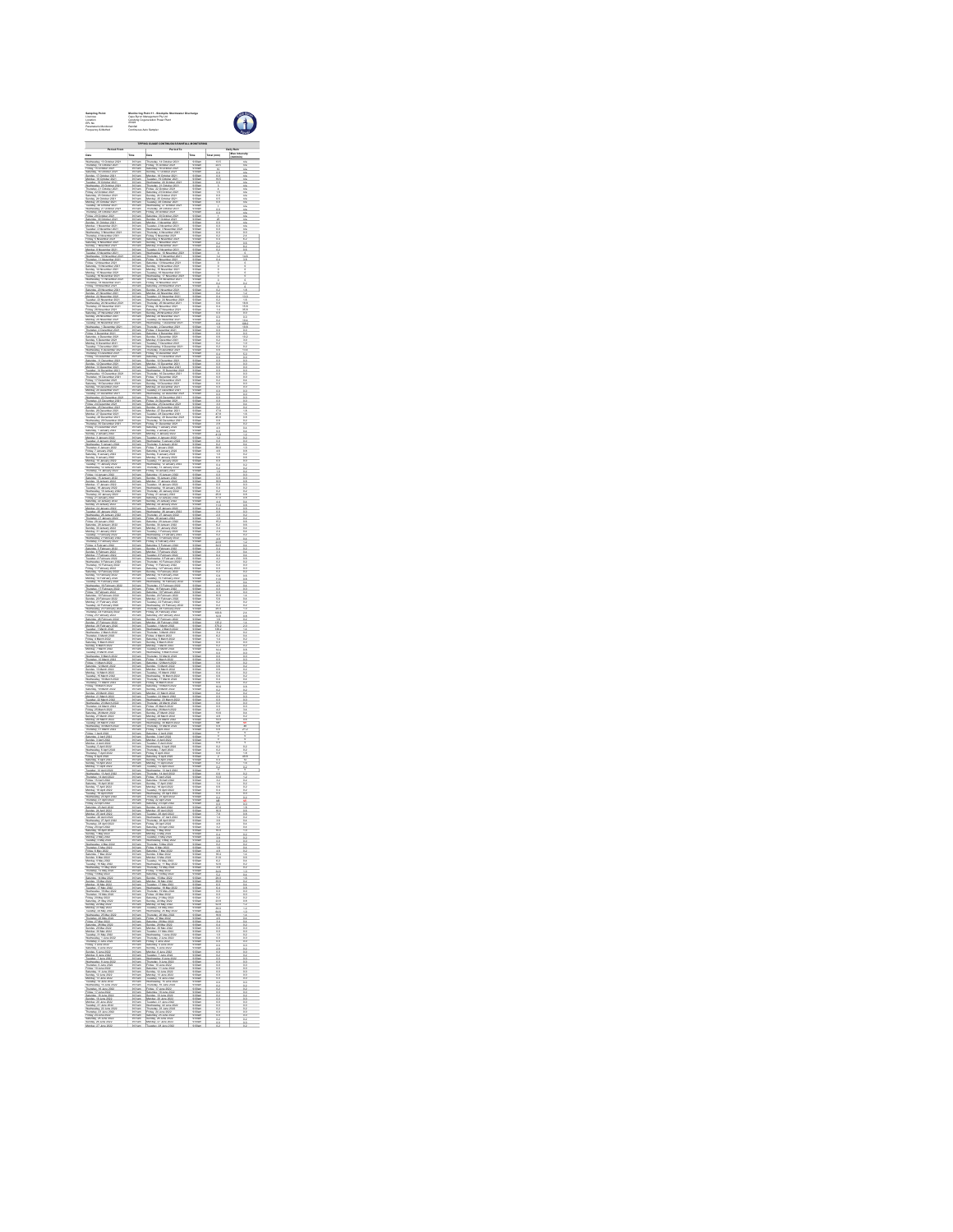| <b>Sampling Point:</b><br>Licencee<br>Location<br>EPL No<br>Parameter/s Monitored See Table | Monitoring Point 12 - Stormwater Discharge From Stockpile Catchment Basin<br>Cape Byron Management Pty Ltd<br><b>Condong Cogeneration Power Plant</b><br>20424 |  |
|---------------------------------------------------------------------------------------------|----------------------------------------------------------------------------------------------------------------------------------------------------------------|--|
| Frequency & Method                                                                          | Sampling any discharge, whether controlled or otherwise, which has not occurred from rainfall exceeding 82mm<br>over any consecutive five day period           |  |
| Limit/s                                                                                     | See Table                                                                                                                                                      |  |
| Comments                                                                                    | A 90 percentile limit means 90% of results must comply with the specified limit. No result may exceed the maximum limit.                                       |  |

|              |                         |                                 |                                             | BOD <sub>5</sub><br>(mg/L) | Nitrogen<br>(mg/L) | pH          | <b>Phosphorus</b><br>(mg/L) | TSS (mg/L) |              |
|--------------|-------------------------|---------------------------------|---------------------------------------------|----------------------------|--------------------|-------------|-----------------------------|------------|--------------|
| Date Sampled | Date<br><b>Received</b> | <b>Date</b><br><b>Published</b> | 90 Percentile Limit<br><b>Maximum Limit</b> | 30<br>55                   | 10<br>20           | $6.5 - 8.5$ | <b>No Limit</b>             | 50.0       | <b>Notes</b> |
| 19-Jan-21    | 28-Jan-21               | 29-Jan-21                       |                                             | 8.2                        | 1.3                | 7.88        | 0.3                         | 32.00      |              |
| 23-Feb-21    | 01-Mar-21               | 12-Mar-21                       |                                             | 10.0                       | 2.1                | 7.17        | 0.9                         | 37.00      |              |
| 15-Mar-21    | 22-Mar-21               | 08-Apr-21                       |                                             | 5.5                        | 1.2                | 7.47        | 0.5                         | 44.00      |              |
| 25-Mar-21    | 31-Mar-21               | 08-Apr-21                       |                                             | 15.0                       | 0.9                | 6.99        | 0.4                         | 38.00      |              |
| 13-May-21    | 19-May-21               | 02-Jun-21                       |                                             | 3.7                        | 0.8                | 7.65        | 0.2                         | 11.00      |              |
| 09-Jul-21    | 14-Jul-21               | 16-Jul-21                       |                                             | 9.7                        | 1.0                | 6.89        | 0.2                         | 37.00      |              |
| 13-Oct-21    | 20-Oct-21               | 22-Oct-21                       |                                             | 15.0                       | 1.0                | 7.15        | 0.2                         | 27.00      |              |
| 08-Dec-21    | 15-Dec-21               | 22-Dec-21                       |                                             | 6.6                        | 1.3                | 7.60        | 0.4                         | 17.00      |              |
| 30-Dec-21    | 05-Jan-22               | 14-Jan-22                       |                                             | 5.2                        | 0.8                | 7.35        | 0.2                         | 23.00      |              |
|              | 18-May-22               | 31-May-22                       |                                             | 2.8                        | 2.0                | 7.15        | 0.3                         | 28.00      |              |